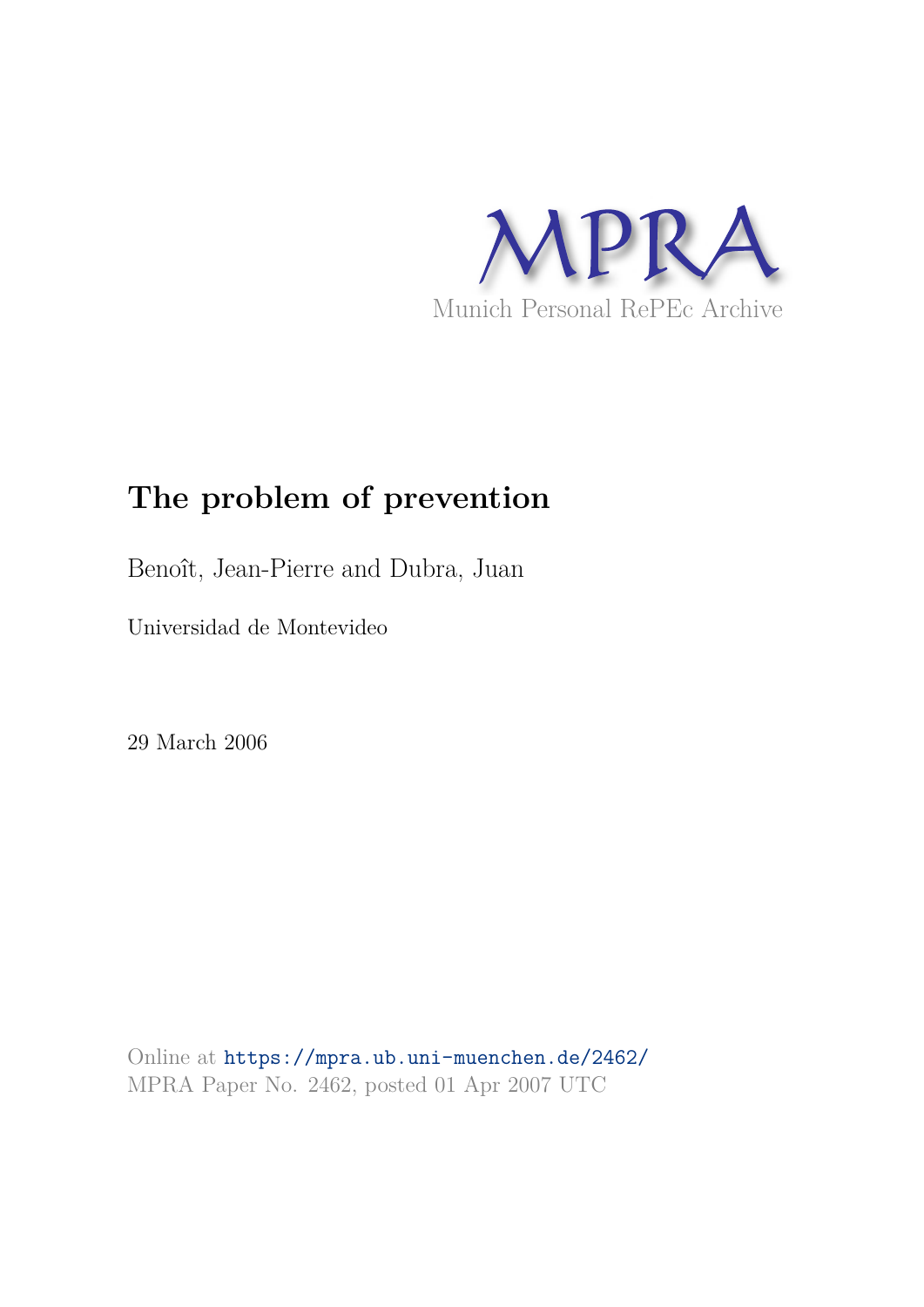## The Problem of Prevention

Jean-Pierre Benoît Economics Area, London Business School

Juan Dubra Universidad de Montevideo Universidad Torcuato di Tella

March, 2007

#### Abstract

Many disasters are foreshadowed by insufficient preventative care. In this paper, we argue that there is a true *problem of prevention*, in that insufficient care is often the result of rational calculations on the part of agents. We identify three factors that lead to dubious efforts in care. First, when objective risks of a disaster are poorly understood, positive experiences may lead to an underestimation of these risks and a corresponding underinvestment in prevention. Second, redundancies designed for safety may lead agents to take substandard care. Finally, elected officials have an incentive to underinvest in prevention for some disasters, especially those that are relatively unlikely.

Keywords: Prevention, Accidents, Volunteerís Dilemma, Learning, Career Concerns. Journal of Economic Literature Classification Numbers: D81, D82, D83

A remarkable number of disasters and near-disasters, from the nuclear mishap at Three Mile Island,<sup>1</sup> to the Union Carbide plant tragedy in Bhopal,<sup>2</sup> to the Challenger disaster,<sup>3</sup> to Hurricane Katrina<sup>4</sup> have been preceded by a woefully inadequate level of preventative care, making these adverse events not so much manifestations of poor luck, as all but inevitable occurrences. Indeed, the phrase "an accident waiting to happen" has become somewhat of a cliche in post-event reporting. In this paper, we argue that there is a true problem of prevention, in that many accidents are waiting to happen as the result of rational calculations on the part of agents. We identify three factors that lead to dubious efforts in care.

1. When objective risks of a disaster are poorly understood, positive experiences may lead to an underestimation of these risks and a corresponding underinvestment in prevention.

We thank MartÌn Besfamille, Federico Echenique, Ennio Staccetti and Federico Weinschelbaum for their comments. Benoît acknowleges the support of the C.V. Starr Center at NYU.

<sup>&</sup>lt;sup>1</sup>In March 1979, there was a partial meltdown of the reactor core of the Three Mile Island Unit 2 nuclear power plant.

<sup>&</sup>lt;sup>2</sup>In December 1984, methal isocyanate gas was released at the Union Carbide chemical plant in Bhopal, India, resulting in thousands of deaths and hundreds of thousands of injuries.

 $3$ The American space shuttle Challenger exploded shortly after takeoff on January 28, 1986.

<sup>4</sup>Hurricane Katrina struck southeast Louisiana on August 29th. Considerable damage was caused, including the flooding of 80% of New Orleans.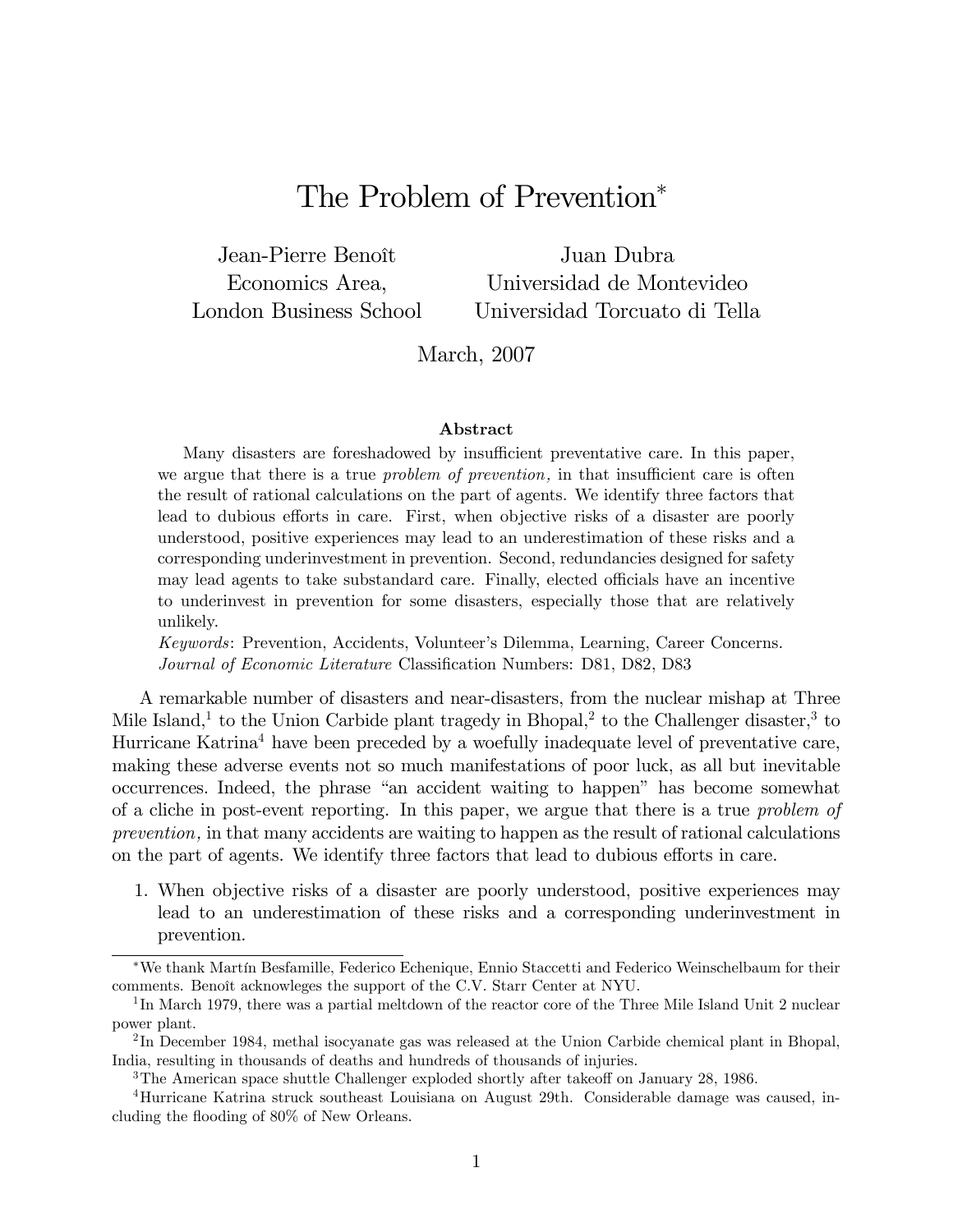- 2. Redundancies, designed for safety, may lead agents to take substandard care.
- 3. Elected officials have an incentive to underinvest in prevention for certain disasters  $\overline{\phantom{a}}$ in particular, for those that are relatively unlikely.

Some or all of these factors may be present in any given situation. Rather than present a grand model which incorporates all three elements, we present three related models. This permits us to focus sharply on the different effects.

Much of the writing on accidents comes from sociologists and psychologists. In particular, Vaughan (1996) has written an in-depth study of the Challenger accident in which she faults the "culture" of organizations, in general, and of NASA, in particular; Perrow (1999) has written about the danger of tightly coupled complex systems, such as Three Mile Island; Reason (1990) has examined the types of errors made by humans, and their causes. We will return to this literature, and to the relevant economics literature, at various points in the paper.

#### 1 Good News Can Be Bad

The world is a risky place, but how risky is a matter of some choice. Safeguards and redundancies can be built into nuclear power plants, planes can be extensively tested and regularly inspected, space shuttle flights can be cancelled if weather conditions are poor. Just how much effort and expense should be put into preventative care? Among other things, this depends upon the inherent riskiness of the activity involved. But how are the relevant probabilities to be determined?

Scientific and engineering considerations yield a priori probability estimates, which must then be updated in the light of experience. Some industries, such as the airline industry, have a long track record with both successes and failures, so that there is a good understanding of the pertinent probabilities  $\sim$  even when new engines and airplanes are developed, there is a good understanding of the ways in which these need to be tested. Other enterprises, such as nuclear power plants and the space shuttle, involve relatively new technologies with limited experience. These spare histories make it very difficult to estimate the risks involved. In particular, unbroken strings of success make it difficult to assess the probability of a failure. As an example, the space shuttle Challenger had been preceded by twenty-four successful shuttle launches without a failure, and estimates of a catastrophic failure ranged from 1 in 100 to 1 in 100,000 (Feynman  $(1988)^{5}$ . Similarly, prior to the incident at Three Mile Island there had not been a single accident at a commercial nuclear power plant, and the risks were poorly understood.

Abstractly speaking, any reasonable updating process has the feature that the more time that passes without an adverse incident, the lower the probability that is attached to one. This increasing optimism will lead to a declining investment in precautionary care (under reasonable conditions), and, eventually, to dangerously little care. In this respect, good news can be bad. Investigations into the meltdown at Three Mile Island and the space shuttle Challenger accident show that such optimistic underinvestment is precisely what took place. With regard to the former, the Kemeny Commission (1979) concluded that:

<sup>&</sup>lt;sup>5</sup>It should be noted, however, that the (management) estimate of 1 in 100,000 is a little hard to rationalize.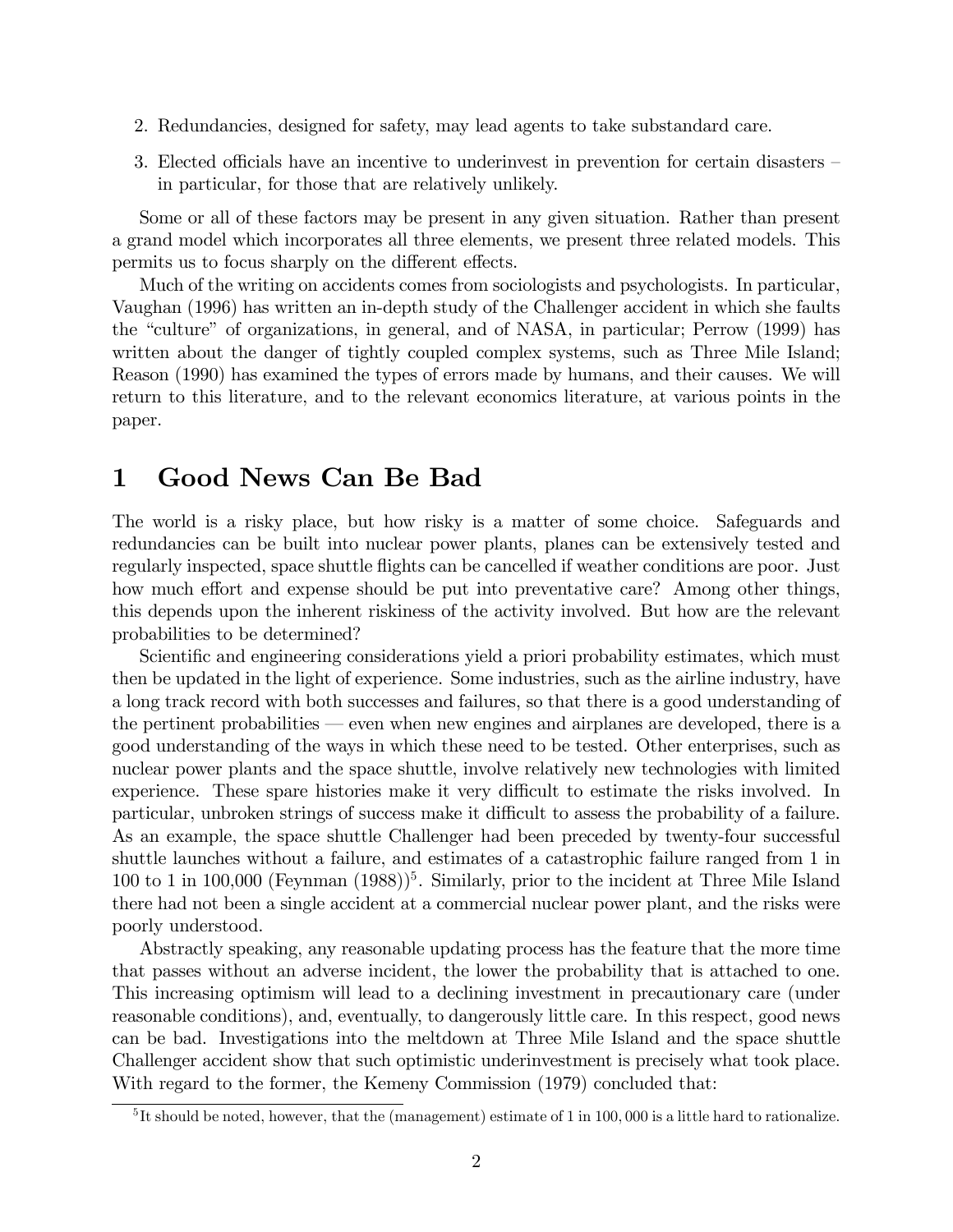ìAfter many years of operation of nuclear power plants, with no evidence that any member of the general public has been hurt, the belief that nuclear power plants are sufficiently safe grew into a conviction. One must recognize this to understand why many key steps that could have prevented the accident at Three Mile Island were not taken.  $(p.9)$ .

With regard to the latter, as part of the investigating commission, Feynman  $(1988)^6$ wrote:

We have also found that certification criteria used in flight readiness reviews often develop a gradually decreasing strictness. The argument that the same risk was flown before without failure is often accepted as an argument for the safety of accepting it again. (p.220)

The *Challenger* flight is an excellent example: there are several references to previous áights; the acceptance and success of these áights are taken as evidence of safety. (p223)

The slow shift toward a decreasing safety factor can be seen in many [areas]. (p230)

Vaughan (1996) has termed this steady decline in standards the "normalization of deviance." We now proceed to a formal model of this phenomenon. To fix our ideas, consider a machine consisting of a single part that may become defective and fail in any period with some fixed unknown probability. In each period, prior to running the machine the part can be tested and, if found defective, costlessly repaired. The test itself, however, is costly and imperfect  $-$  at higher costs the test is more likely to detect a defect. We can think of a defective part as an event, which turns into an accident if and only if it is not detected. With this story in mind, consider the following simple model.

In each period  $t = 0, 1, 2...$ , nature chooses  $y \in \{e, n\}$  (an event occurs or no event occurs) according to some probability  $Pr(y = e) = \hat{\theta} \in (0, 1)$ . The parameter  $\hat{\theta}$  is unknown, and a decision maker has a belief about  $\theta$  given by a probability distribution p over [0, 1]. For each belief  $p$ , the subjective probability of an event is denoted

$$
\widehat{p}=\int\theta dp\left( \theta\right) .
$$

An event may or may not turn into an accident. An accident causes a loss of  $D$  (in present value terms); the payoff in any single period in which there is no accident is normalized to zero. In each period, the agent can invest in preventative care, which reduces the likelihood of an event turning into an accident. Specifically, the subjective probability of an accident is given by  $\phi(\hat{p}, \cdot) : \mathbf{R}_{+} \to [0, \hat{p}],$  which is continuous and weakly decreasing for all  $\hat{p}$ . For an

 ${}^{6}$ Feynman's appendix to the commission's report is reprinted in Feynman (1988).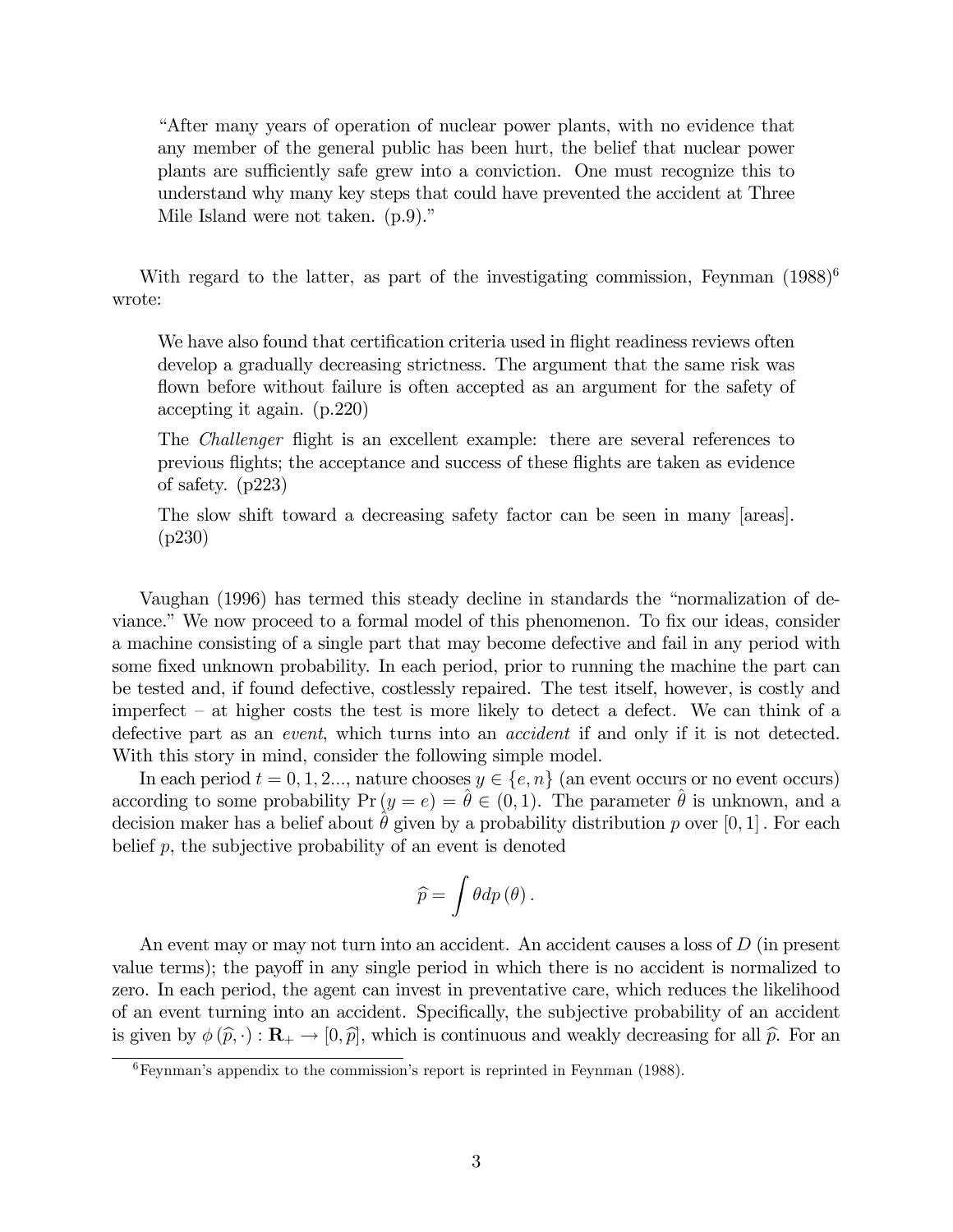investment  $c$  in preventative care, we have<sup>7</sup>:

| Probability                          | Outcome                |
|--------------------------------------|------------------------|
| $\phi(\widehat{p},c)$                | event and accident     |
| $\widehat{p} - \phi(\widehat{p}, c)$ | event, but no accident |
| $1-\hat{p}$                          | no event, no accident  |
|                                      |                        |

The agent discounts at a rate  $\delta \in (0,1)$ . Given a prior p, let  $p_n$  and  $p_e$  denote the (Bayesian) posterior beliefs after no event has happened and after an event has happened, respectively. Starting from a belief p, the Bellman equation for this problem is

$$
v(p) = \max_{c} \{ \phi(\widehat{p}, c) [-D + \delta v(p_e)] + [\widehat{p} - \phi(\widehat{p}, c)] \delta v(p_e) + (1 - \widehat{p}) \delta v(p_n) - c \}
$$
  
= 
$$
\max_{c} \{ -\phi(\widehat{p}, c) D + \widehat{p}\delta v(p_e) + (1 - \widehat{p}) \delta v(p_n) - c \}
$$

In each period, the decision maker's problem is two-fold: to first determine an updated belief p in light of the previous period's experience, and to then choose the optimal c.

The following proposition shows that, quite naturally, the subjective probability that an event will occur falls following no event.

**Proposition 1** For any density p with support  $[0, 1]$ , the probability of an event under beliefs  $p_n$  is strictly smaller than under beliefs p. That is,  $\widehat{p}_n \equiv \int_0^1$ 0  $\theta p_n\left(\theta\right)d\theta < \int_0^1$  $\int\limits_{0}^{\infty}\theta p\left(\theta\right)d\theta=\widehat{p}.$ 

**Proof.** All proofs are in the appendix.  $\blacksquare$ 

Thus, a string of periods with no events leads to a reduced belief in the probability of an event.<sup>8</sup>

Although the Kemeny commission and Feynman appear to take it for granted that increasing optimism leads to declining care, it is easy to think of scenarios in which the reverse is true. Nonetheless, the next proposition supplies plausible conditions under which their intuition is correct.

**Proposition 2** Suppose that  $\phi$  is twice continuously differentiable, with  $\phi_{22} > 0$  and  $\phi_{12} < 0$ . Then, for each  $\hat{p}$ , the optimal c,  $c (\hat{p})$ , is unique. Furthermore,  $c (\hat{p}_n) < c (\hat{p})$ , for all  $\hat{p}$ , whenever  $c(\hat{p}) > 0$ .

Propositions 1 and 2 together imply that a string of successes will lead to declining levels of care. This decline corresponds to the "normalization of deviance" noted by Vaughan. However, despite the pejorative term "deviance", the question remains as to whether or not this decline in the level of care is proper; after all, it is the result of Bayesian updating. Absent an objective measure of the probability of an accident, the question cannot

<sup>7</sup>The formulation below captures many possibilities. For instance, the probabilities of an event with an accident and of an event without an accident could be of the form  $\hat{p}f(c)$  and  $\hat{p}(1 - f(c))$ , respectively, so that  $\phi(\widehat{p}, c) = \widehat{p} f(c)$ .

<sup>8</sup>Any reasonable updating procedure, not just Bayesian updating, will have the feature that a string of  $n$ 's leads to an increasing belief in the likelihood of an  $n$ , so that the conclusion of Proposition 1 is quite general.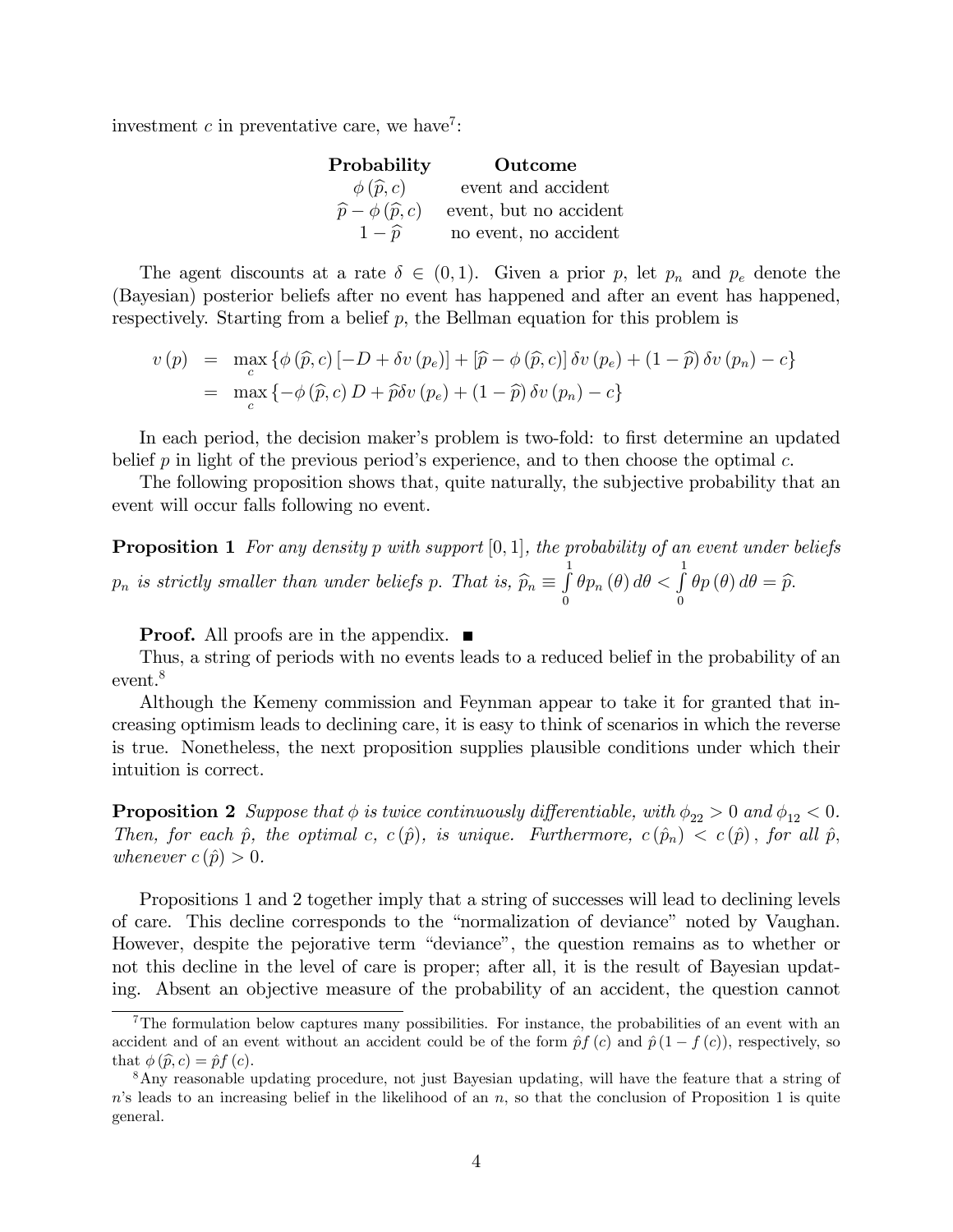be definitevely answered. Nonetheless, it is clear that both the Kemmeney Commission and Feynman considered that a) at the time of the accident, agents were taking too little care, while b) initially they were taking the correct (or at least a reasonable) amount of care.

To understand this attitude, let us think of those who set the care standards to be, collectively, the principal, and those who actually take the care to be, collectively, the agent. We then have a principal-agent problem.<sup>9</sup> In a standard principal-agent problem, the "problem" arises from the fact that the principal and agent have different motivations. Here, we focus on a different problem, namely one that arises from a discrepancy in the beliefs of the principal and the agent. We call this type of problem a *belief-based agency problem*.<sup>10</sup>

The basic idea in the present context is the following. The principal is an expert who conveys her information/beliefs to the agent, but (inevitably) does so imperfectly. While the principal may be able to convey her mean belief fairly accurately, she is unable to convey the breadth and depth of the information on which this belief is based. As a result the agent reacts more to additional information, such as good experience, than the principal deems optimal.

Formally, suppose the principal and agent seek to maximize  $\{-\phi(\widehat{p}, c) D + \widehat{p}\delta v(p_e) + \}$  $(1 - \hat{p}) \delta v (p_n) - c$  and  $\{-\phi(\hat{q}, c) D + \hat{q}\delta v (q_e) + (1 - \hat{q}) \delta v (q_n) - c\}$ , respectively, where  $\hat{p}$ ,  $p_e$ , and  $p_n$  are derived from the principal's belief p, while  $\hat{q}$ ,  $q_e$ , and  $q_n$  are derived from the agent's belief q. Both p and q are assumed to be represented by Beta distributions.<sup>11</sup> The Beta assumption is fairly unrestrictive, as any smooth unimodal density on [0; 1] can be well approximated by a Beta density (Lee (1989)). Statisticians often posit a Beta distribution when studying the updating of Bernoulli priors.

First suppose that the distributions of the principal and the agent have the same mean, but that the agent's distribution has a larger variance. Then, initially, the principal and the agent agree upon the optimal amount of care. However, as we show below, following any sequence of non-events, the agent is always more optimistic than the principal, and, hence, invests too little in care. In fact, we establish a more general result. To understand this result, first note that given two Beta distributions  $B(a, b)$  and  $B(d, e)$  with the same mean, it can be shown that  $B(a, b)$  has a larger variance than  $B(d, e)$  if and only if  $a < d$  and  $b < e$ . We generalize this condition and say that the beliefs of an agent with prior  $B(a, b)$ are more disperse than those of a principal with prior  $B(d, e)$  if  $a < d$  and  $b < e$  (thus, we have removed the requirement of equal means).

If the agent's beliefs are more disperse than the principal's, then initially the agent may be either more or less optimistic, in terms of mean belief, than the principal. In either case, as the following proposition indicates, following enough good news, the agent will be more optimistic than the principal (and underinvest relative to the principal's optimum).<sup>12</sup>

 $\overline{90f}$  course, implicit in the problem is the presumption that the principal cannot simply take the care herself, and cannot adequately monitor the agent's actions.

 $10$ Many public health campaigns surrounding lifestyle choices (such as the use of condoms, the decision to smoke, dietary choices) fall into this category: The government seeks to change behaviour by informing citizens of the risks involved, but typically finds that individuals' beliefs concerning these risks can only be influenced, not dictated.

<sup>&</sup>lt;sup>11</sup>The Beta distribution  $B(\alpha+1,\beta+1)$  has a density on [0,1] given by  $f(x) =$  $x^{\alpha}(1-x)^{\beta}/\int u^{\alpha}(1-u)^{\beta} du$ , and a mean of  $\frac{\beta+1}{\alpha+\beta+2}$ . Moreover, after an observation of an event, a prior  $B(\alpha+1,\beta+1)$  is updated to  $B(\alpha+1,\beta+2)$  and after a non event it becomes  $B(\alpha+2,\beta+1)$ .

<sup>&</sup>lt;sup>12</sup>Loosely speaking, the agent learns more from the positive signals than the principal does. The problem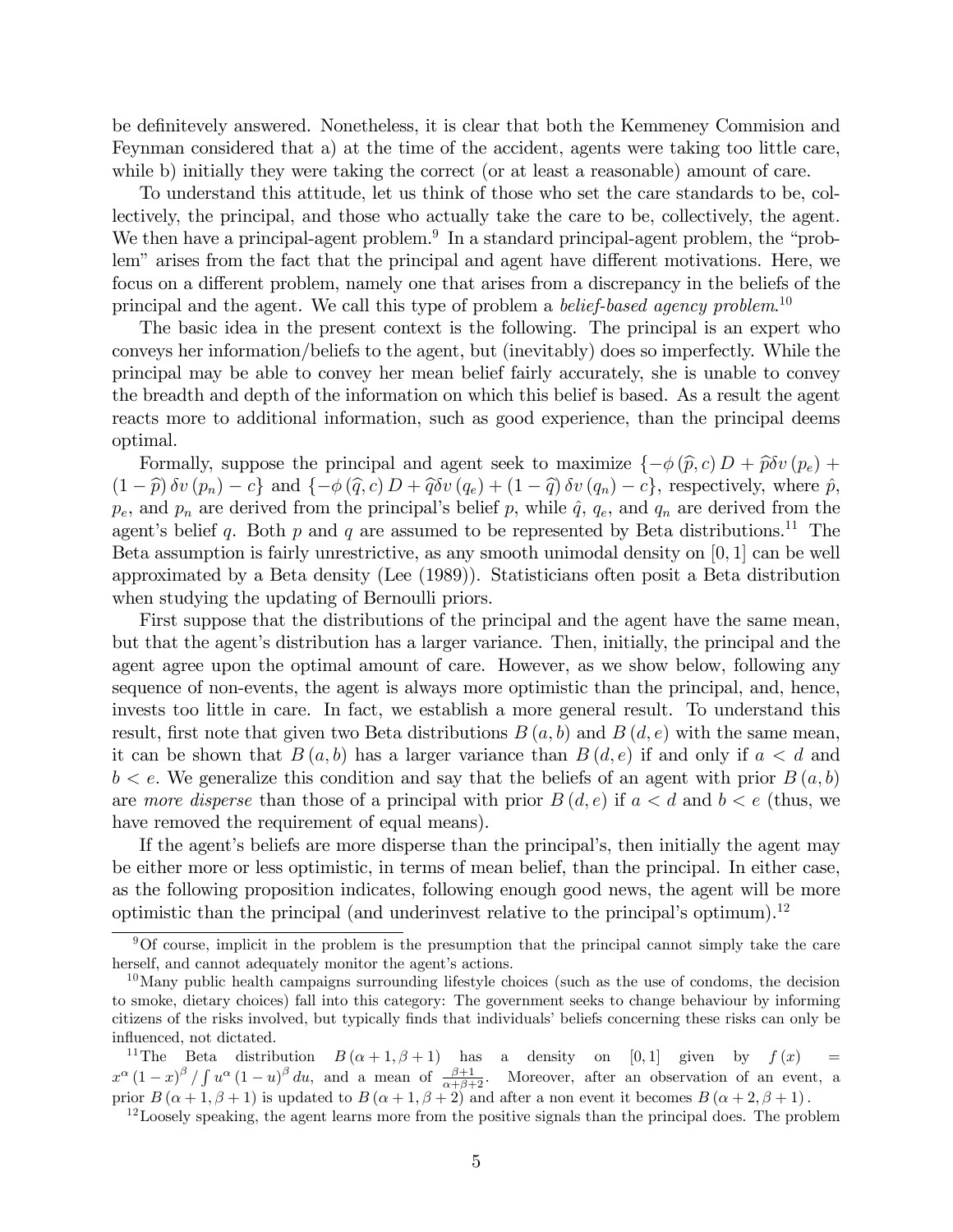Let  $p_{n^t}$  (resp.,  $q_{n^t}$ ) be the (Bayesian) posterior of p (resp., q) following t observations of n, and recall that  $\hat{p}_{n^t}$  (resp.,  $\hat{q}_{n^t}$ ) is the estimated probability of an event based on the distribution  $p_{n^t}$  (resp.,  $q_{n^t}$ ).

**Proposition 3** Suppose the beliefs of the agent, q, are distributed according to  $B(a, b)$  and the beliefs of the principal, p, are distributed according to  $B(d, e)$ . If the beliefs of the agent are more disperse than those of the principal, then, for all

$$
t > \max\left\{\frac{bd - ae}{e - b}, 0\right\} \equiv T^*
$$

we have  $\hat{q}_{n^t} < \hat{p}_{n^t}$ . If  $\Phi_{22} > 0$ ,  $\Phi_{12} < 0$ , and  $c(p_{n^t}) > 0$ , then,  $c(q_{n^t}) < c(p_{n^t})$  for all  $t \geq T^*$ .

When the potential damage from an accident is very large, the optimal number of accidents is close to zero. For this reason, nuclear reactors are built so that a string of successes is the norm. Unfortunately, our results indicate that this success is to some extent selfdefeating.

The Kemeny Commission was well aware of the danger of "overupdating" on the part of power plant operators. In its report it states:

The Commission is convinced that this attitude [namely, the inference that nuclear plants are safe based on their positive record] must be changed to one that says nuclear power is by its very nature potentially dangerous, and, therefore, one must continually question whether the safeguards already in place are sufficient to prevent major accidents (emphasis added). (p9)

In effect, the commission is imploring nuclear operators to ignore favorable experience pointing to the safety of nuclear plants. Some of Feynman's recommendations can similarly be interpreted as exhortations to downplay the significance of experience. However, it is difficult, if not impossible, to prevent agents from engaging in their own updating. Moreover, at least two factors exacerbate this difficulty. The first one is the presence of idiosyncratic differences. Consider airplane pilots. It is only natural, though perhaps unfortunate, for a particular pilot without an adverse incident to think of himself or herself as particularly skilled, and to be correspondingly less wary than overall probabilities would recommend. Similarly, operators at nuclear power plants may well feel that general experience at plants does not account for the specific conditions at their specific plants. The second one is the phenomenon that, as the availability heuristic teaches, when estimating probabilities people place undue weight on factors that they can readily recall, chief among these being their own experience.<sup>13</sup>

Proposition 3 affords another interpretation. Airplanes are well understood, not only because of their long experience, but also because they are built "bottom up." In contrast with conventional aircraft, the space shuttle was built with a "top down" approach (Feynman

of which priors are subject to more learning has not, as far as we know, been studied in general.

 $13$ Naturally, our results suggest a line of research into the optimal incentive schemes for belief-based agency problems. We do not pursue such an investigation in the present paper, where we merely elucidate the nature of the problem.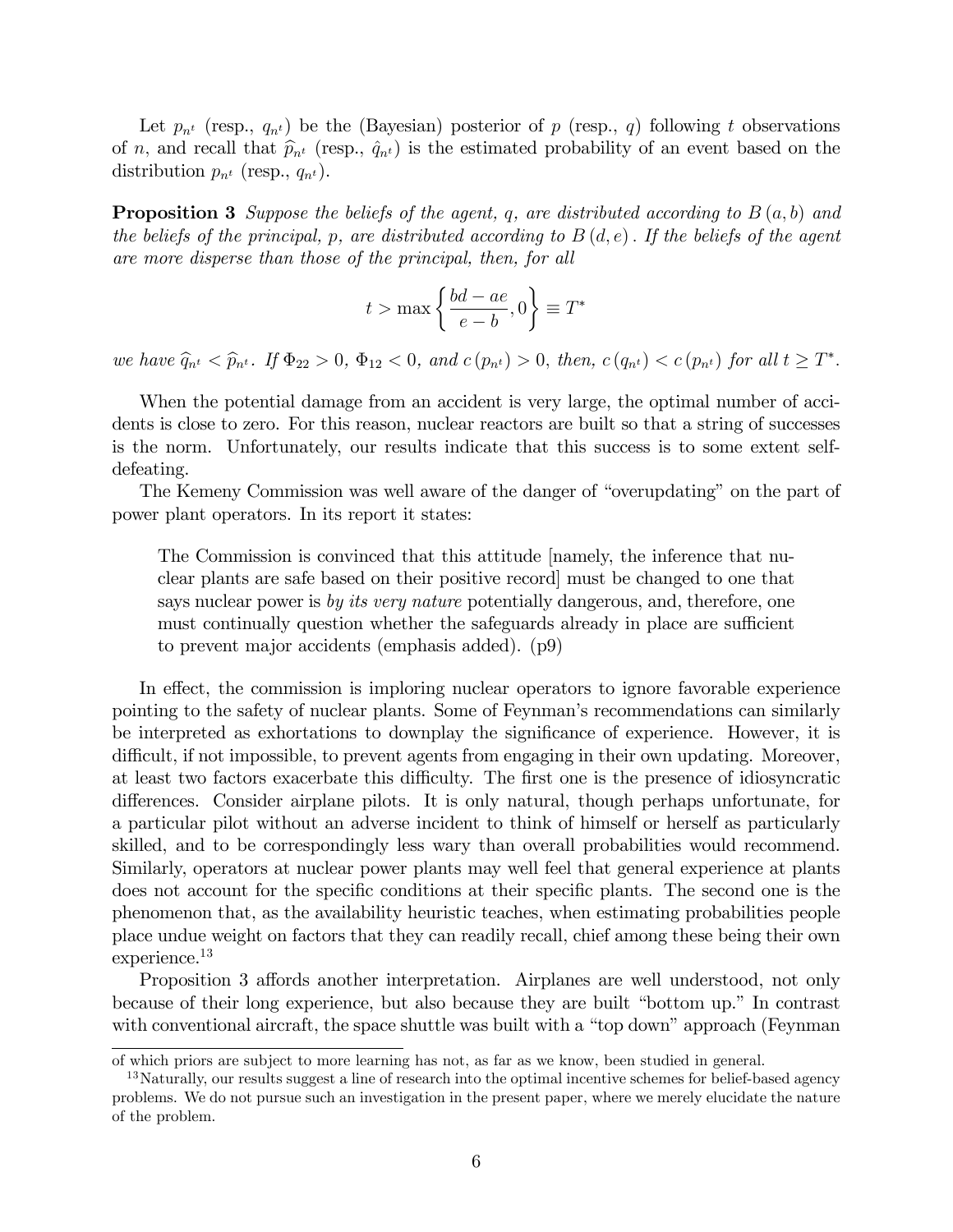$(1988)$ , making it difficult to obtain a tight estimate of the safety of its novel technology. Let the priors p correspond to well-established and time-tested technologies, and the priors q correspond to new or inovative technologies for which less is known. With that reading, Proposition 3 tells us that innovative technologies are especially susceptible to good news being bad.

We turn now to some related literature.

Our model points to the interaction between learning and investment. As is well understood, for static problems it does not matter whether agents know the probability of an accident, or whether they merely have a distribution of probabilities. When the problem of prevention is repeated over time, however, learning and care-taking interact in non-trivial ways. Gollier (2002) has studied how the curvature (and higher derivatives) of the utility function of the decision maker affect the optimal initial level of care taken when the probability of the accident is unknown. In contrast, our main concern is the study of the evolution of beliefs and how this evolution affects investment over time.

One of the main features of our model, that strings of successes lead to lower care, is reminiscent of the search literature when the distribution that generates wage offers is unknown. This literature has shown that as time goes by, a worker who keeps receiving bad o§ers becomes more pessimistic about his prospects of Önding a decent paying job. He then reduces his reservation wage. The first papers to analyze the decline in reservation wages were, under different assumptions, Rothschild (1974) and Burdett and Vishwanath (1984). Dubra (2004) studies the consequences of this decline on the welfare of the decision-maker.

#### 2 Complex Systems

A lifeguard must continually scan a pool, or a beach, for signs of swimmers in distress. Unfortunately, even highly trained lifeguards may fail to maintain the necessary vigilance.<sup>14</sup> The model of Section 1 suggests that lifeguards who face few emergencies will be especially prone to lapses in vigilance. This finding is consistent with experimental work in psychology which shows that subjects engaged in vigilance tasks perform relatively poorly when the signal rate is low.<sup>15</sup>

While the meandering mind of a lifeguard may prove lethal, the danger posed pales in comparison to the potential harm from a nuclear or chemical plant. For this reason, these plants are designed so that the complacency of a single individual is not sufficient for a disaster to ensue. Consider the following description of an incident at a Union Carbide plant in Institute, West Virginia (Perrow (1999)):

ì[Dangerous] Aldicarb oxime... was transferred to a standby tank that was being pressed into service because of some other problems. Unfortunately, the operators did not know that this tank had a heating blanket and that it was set to come on as soon as it received product. Also unfortunately, they were not examining

<sup>&</sup>lt;sup>14</sup>A 2001 Jeff Ellis & Associates study conducted at 500 swimming pools found that only 9% of lifeguards spotted a submerged mannequin within 10 seconds (considered crucial), and only 43% within 30 seconds.

<sup>&</sup>lt;sup>15</sup>These vigilance tasks typically last no more than two hours, so that these experiments are not, of course, full blown tests of our theory. See Davies and Parasuraman (1981) for a survey.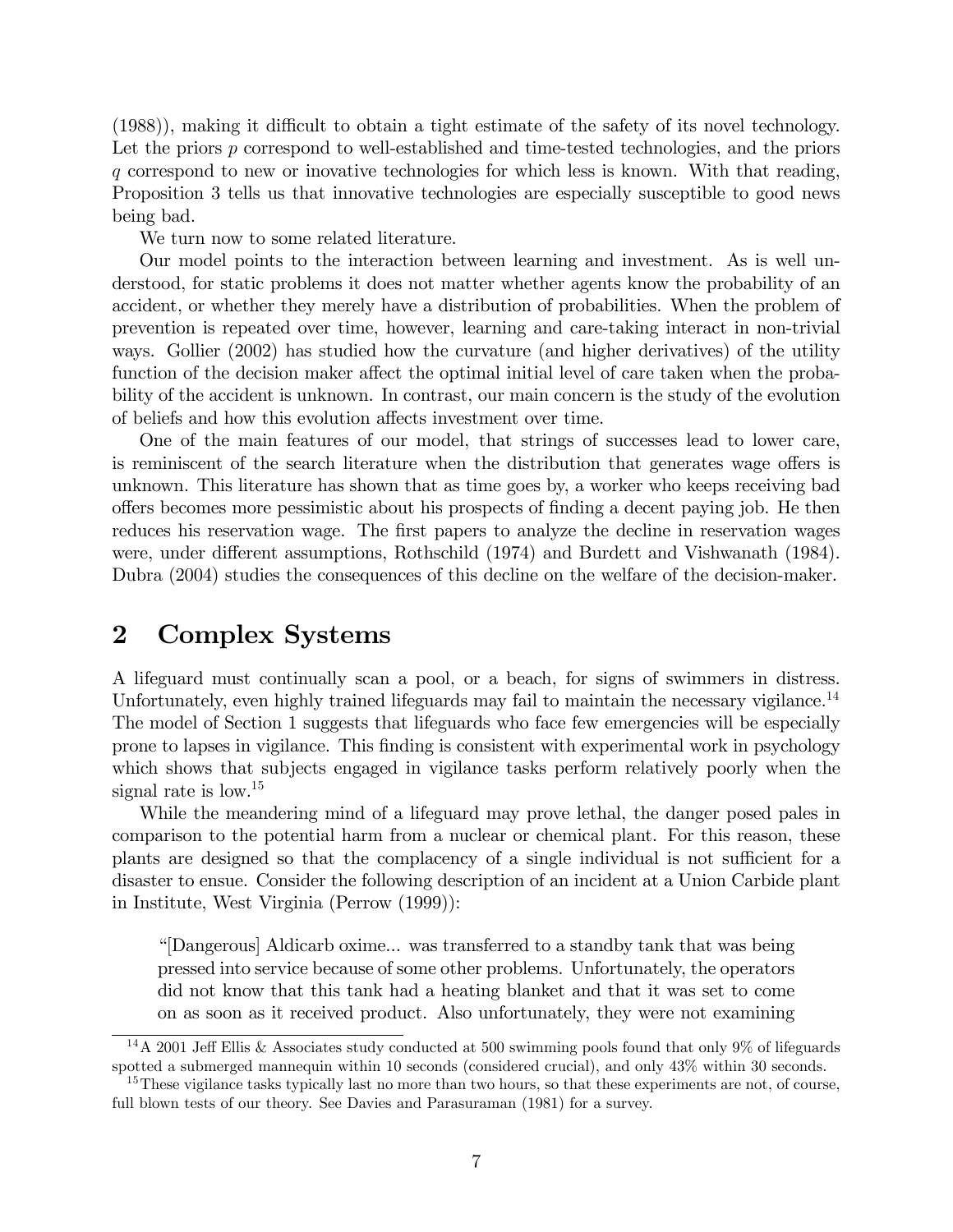the appropriate temperature gauges because they thought there was no need to, and there may have been problems with these anyway because of the nature of the product in the tank. A couple of warning systems failed to activate, and the tank blew.... A few other failures took place..." (p. 358)

Note the number of elements that fell into place to produce this accident: a standby tank was being used *and* there was a heating blanket *and* it was set to come on *and* the operators did not check the temperature gauges and warning systems failed and the tank blew and ... still other things happened. Even with all these failures, there was no loss of life, partly because weather conditions were propitious.

Certainly, the large number of factors that must align in order to produce an accident at a chemical plant contributes to its safety.<sup>16</sup> More generally, consider a system with numerous safety features, all of which must fail for a disaster to result. If the features might fail with given independent probabilities, then the more features, the safer the system. With fully automated features, the logic is unassailable. If humans are involved, however, features that are ostensibly independent may manifest a "strategic dependence," resulting in an ambiguous relationship between reliability and the number of features.

Returning to the Union Carbide case described above, the mere failure of the operators to check the temperature gauges was a long way from producing an accident. But why did the operators fail to check the gauges?<sup>17</sup> The immediate reason given is that "they thought there was no need to," but why did they feel no need to follow such an elementary safety precaution? In this section we suggest that at least part of the reason was that the operators knew that even with this lapse, an accident was unlikely, precisely because so many factors had to go awry in order to produce one. That is, the very redundancy features which enhanced the safety of the plant also reduced the incentive of agents to take care, thus limiting the degree of safety that could be achieved.

We turn now to a formal model of this phenomenon.

A disaster may occur. The disaster will happen if and only if each of  $n+1$  features fail – an automated feature plus  $n$  features under the control of  $n$  different people. The probability that the automated feature fails is  $p_a$ , while the probability that person *i*'s feature fails is  $p(c_i), i = 1, ..., n$ , where  $c_i \in S = [0, M]$  is the care that i puts in,  $p'(c) < 0$ , and  $p''(c) \ge 0$ . Person  $i$ 's utility function is

$$
-p_a \pi_{j=1}^n p(c_j) D - c_i,
$$

where  $D > 0$  reflects the loss of utility from a disaster.<sup>18</sup>

<sup>&</sup>lt;sup>16</sup>Perrow (1999), however, emphasizes the *dynamic* danger of tightly coupled complex systems, such as chemical plants. When things start to go wrong in these systems, it is difficult for workers to understand exactly where the problem lies and how to remedy it on the áy. Thus, whereas we will take a static view in our modelling, Perrow is concerned with dynamic difficulties. Nonetheless, Perrow concedes that the number of failures that must take place for an accident to occur, per se, provides a crucial measure of safety.

<sup>&</sup>lt;sup>17</sup>Similar lapses in care have been noted at numeous other accident sites, including Three Mile Island.

<sup>&</sup>lt;sup>18</sup>Note that, viewed as a principal-agent problem, we are assuming that the agents fully internalize the cost of a disaster, as in the belief-agency problem of Section 1. Under an alternate interpretation, the principal has chosen a payment function with large rewards for agents when no disaster occurs. Macdonald and Marx (2001) give (unrelated) reasons why a principal might choose such a payment function.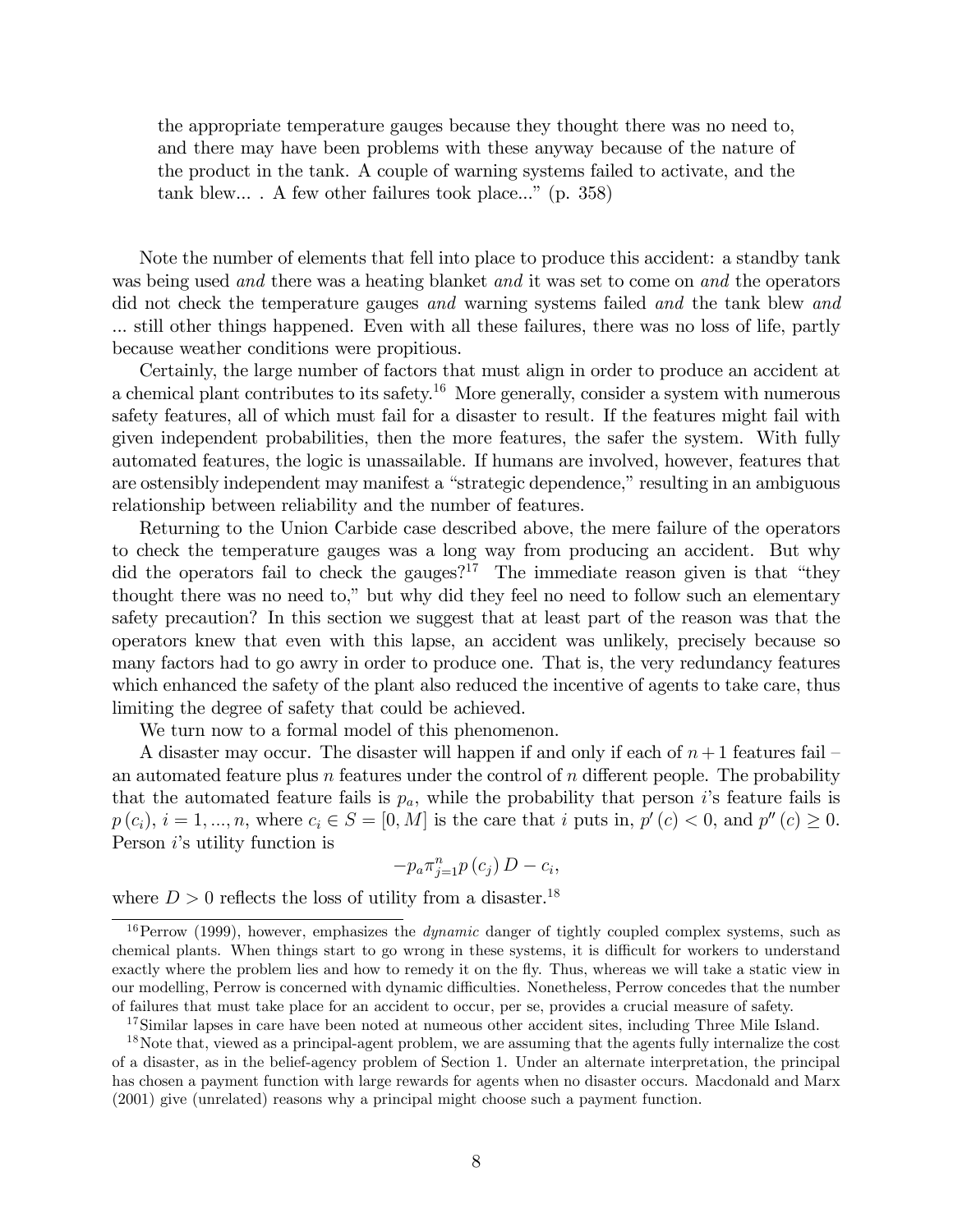If each person were an automaton simply putting in a designated amount of effort  $\bar{c}$ , then the probability of a disaster would be  $p_a p(\bar{c})^n$ . Trivially then, increasing the number n of manned features would reduce the probability of an accident, as would better automation in the form of a lower  $p_a$ .

Of course, people are not automata; rather, they choose their efforts purposefully. This fact has several consequences. Consider the game in which care levels are chosen simultaneously. Proposition 4 below indicates that as the number of people increases, each person takes less care in the unique symmetric equilibrium. Similarly, when the automatic feature improves, each person takes less care. An estimation of the safety of the system that neglects this strategic slackening will badly miss the mark.

While these reductions in individual care raise the probability of a disaster, increases in the number of people and improvements in automation, in and of themselves, lower this probability; the net effect is ambiguous. Importantly, under reasonable conditions, increasing the number of people or improving the automated performance may be counterproductive. The following proposition summarizes these findings.

**Proposition 4** The above game has a unique symmetric equilibrium. Let  $C(p_a, n)$  be the level of care and  $P(p_a, n)$  be the probability of an accident, in this equilibrium. Then,

 $i)$  C is decreasing in n ii) C is increasing in  $p_a$ iii) P may be increasing or decreasing in its arguments. In particular, suppose the equilibrium is interior  $(i.e., -p(0)^{n-1} p'(0) > \frac{1}{Dr}$  $\frac{1}{Dp_a}$  > -p(M)<sup>n-1</sup> p'(M)), and consider n' > n and p'<sub>a</sub> > p<sub>a</sub>. If  $\frac{p}{p'}$  is strictly increasing, then  $P(p_a, n') > P(p_a, n)$  and  $P(p'_a, n) < P(p_a, n)$ ; if  $\frac{p}{p'}$  is strictly decreasing, then  $P(p_a, n') < P(p_a, n)$  and  $P(p'_a, n) > P(p_a, n)$ .

Psychologists have long noted that people working in groups tend to expend less effort than people working as individuals, with larger groups exhibiting more "social loafing."<sup>19</sup> This finding corresponds to i) above. They have also observed that the introduction of automatic devices leads to a decrease in human performance, which corresponds to ii) above.<sup>20</sup> Skitka et al. (2000) put subjects in simulated cockpits with imperfect automated monitoring aids. They then compared the performance of one-person crews with the performance of two-person crews. Although one might naively expect two-person crews to be almost twice as likely to detect system irregularities as one-person crews, they found essentially no difference in detection rates, which is consistent with iii) (albeit in a relatively neutral way).

The following examples illustrate some interesting features of Proposition 4. In the first example, the optimal number of care-takers is an intermediate value.

 $19$ Pschologists' explanations for social loafing include arousal reduction, decreased evaluation potential, and a matching of anticipated decreased effort on the part of others (see Karau and Williams (1993) for a review).

 $^{20}$ Psychologists' explanations include automation bias, and automation induced complacency. Consistent with ii), Skitka et. al (1993) find that experimental subjects are less reliable at detecting errors when aided by an automatic system. On the other hand, Parasuraman et al. (1993) conduct an experiment in which they Önd that the variability in the reliability of an automated system, but not the absolute value of this reliability, affect performance, a finding which is not consitent with ii) (although the interpretation of this finding is confounded by the fact that subjects were not given the reliability parameters).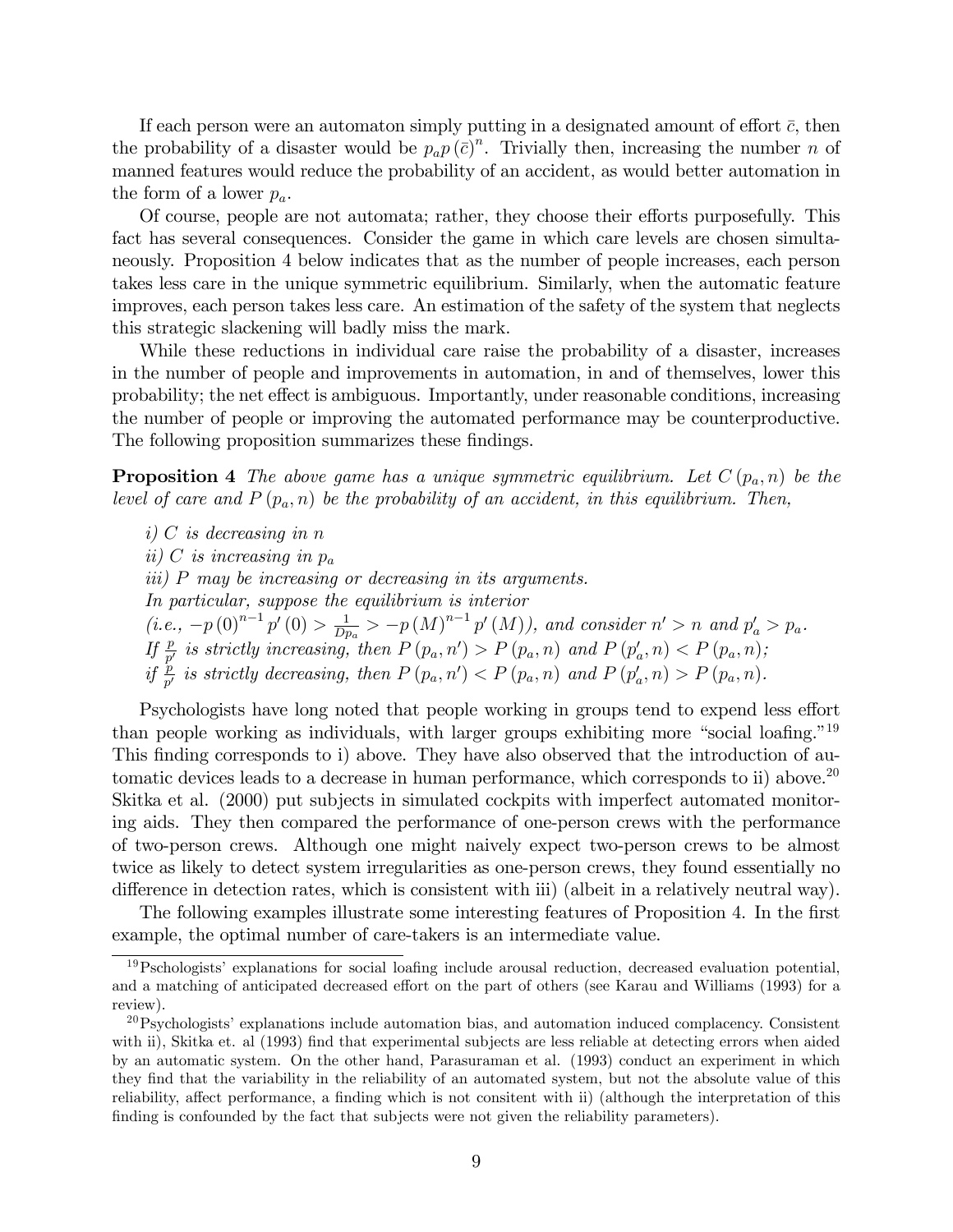**Example 1**  $S = [0,1]$  ,  $p_a D = 40, p(c) = 1-\frac{5}{4}$  $\frac{5}{4}c + \frac{1}{2}$  $\frac{1}{2}c^2$ . For any n, the symmetric equilibrium  $c_n$  solves  $-p_s D\left(1-\frac{5}{4}\right)$  $\frac{5}{4}c_n + \frac{1}{2}$  $\frac{1}{2}c_n^2\big)^{n-1}\left(c_n-\frac{5}{4}\right)$  $(\frac{5}{4}) = 1$ . The accident minimizing number of people is given by

$$
\underset{n}{\arg\min} P(p_a, n) = 5
$$

In the second example, technological considerations restrict  $p_a$  to the interval  $\left[\frac{1}{2}\right]$  $\left[\frac{1}{2},1\right]$ . The probability of an accident  $P(p_a, n)$  is minimized by choosing the least reliable automation within this set.

**Example 2**  $S = [0, 1], D > 2, p(c) = (1 - c)^b, 1 \le b < \frac{n+1}{n}, p_a \in \left[\frac{1}{2}\right]$  $\left[\frac{1}{2},1\right]$ . For any  $p_a$ , the symmetric equilibrium is  $c = 1 - (bDp_s)^{\frac{1}{1 - bn}}$ .

> arg min  $p_a \in \left[\frac{1}{2}, 1\right]$  $P(p_a, n) = 1$

**Example 3** Our model is formally a generalization of the Volunteer's Dilemma (Samuelson (1984) and Diekmann (1985)). In this dilemma, an event can be prevented if and only if at least one of n people takes a costly action. Each individual's payoff is given by:

|                     | Someone Else Acts No One Else Acts |  |
|---------------------|------------------------------------|--|
| <i>Takes Action</i> |                                    |  |
| No Action           |                                    |  |

In the symmetric mixed strategy equilibrium of this game, the probability of an event is monotonically increasing in n. This result can be viewed as a special case of Example 2. To see this, set  $b = 1, p_a = 1$ . Then, a mixed strategy  $(q, 1 - q)$  in the Volunteer's Dilemma corresponds to a pure strategy  $c = q$  in Example 2. Since the equilibrium is interior, and p  $\frac{p}{p'} = c - 1$  is an increasing function, (iii) yields the Dilemma result that P is increasing in n. Since Darley and Latané (1968) introduced the concept of "diffusion of responsibility" into the psychology literature, this type of prediction has been tested often, with varying results (see Goeree, Holt and Moore (2005) and the references therein).

Our results are also reminiscent of the "voluntary provision of public goods" literature. It has long been known that the provision of public goods is subject to a free rider problem, and since Olson (1965) it has been argued that the severity of the problem increases with the number of individuals in society. Since then, several authors have produced examples where the ratio between the optimal amount of a public good and the equilibrium amount of a voluntary provision game increases with the number of players. The only result giving general sufficient conditions for this effect is in Gaube  $(2001)$ . As in Gaube, we give sufficient conditions for the problem of underprovision to be exacerbated as  $n$  increases, but in addition we give sufficient conditions for the converse result to hold: we provide sufficient conditions under which the amount of the public good provided is increasing in  $n$ . In several other respects, our model is not comparable to this literature. In particular, in voluntary provision models, the public good is generally assumed to be the sum of the contributions  $c_i$ , whereas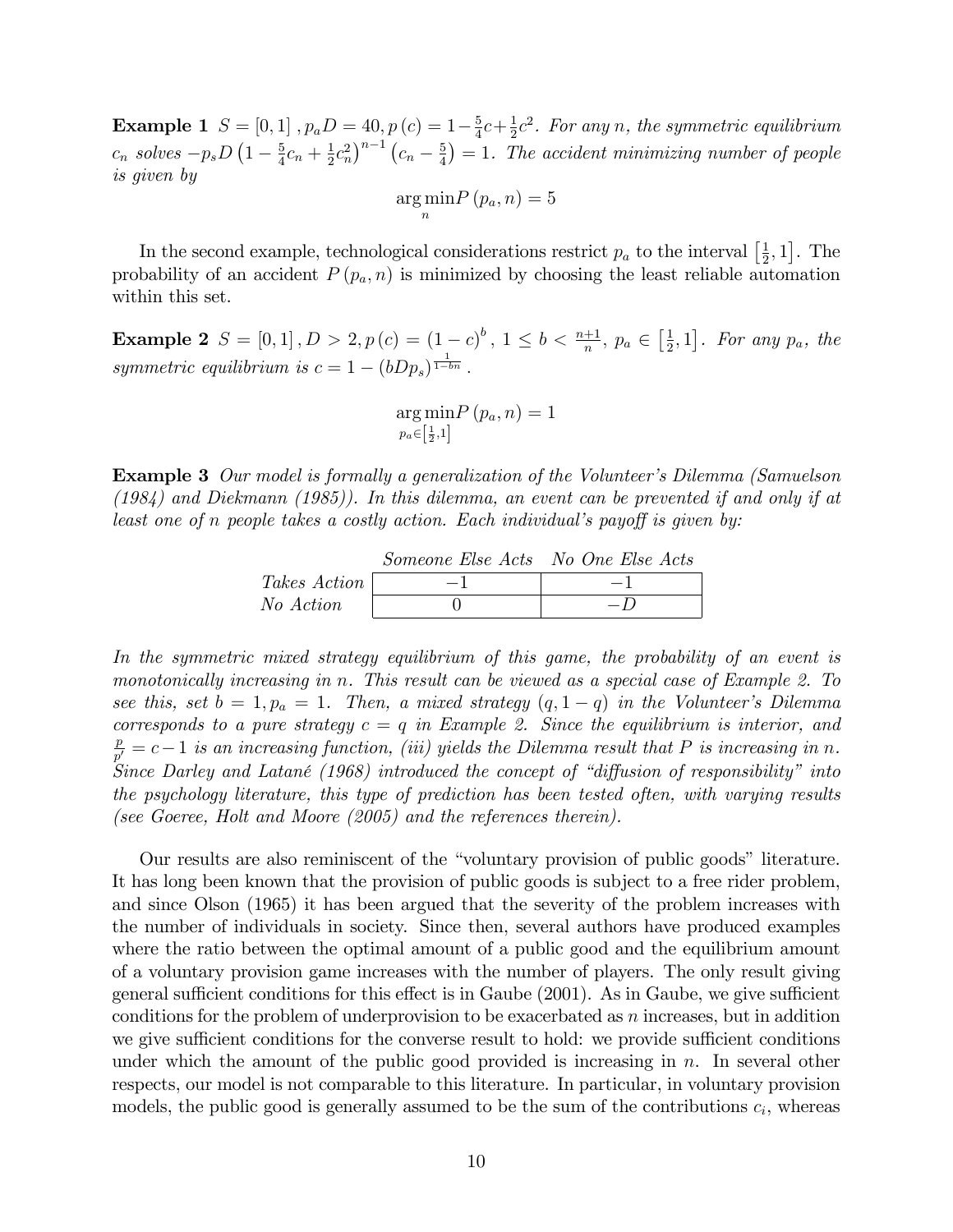in our model it is  $(1 - p_a \pi_{i=1}^n p(c_i))$ , and the benchmarks used to evaluate the problems are  $differential$ <sup>21</sup>

For a complex system requiring supervision, we may expect that, on the one hand, even a supervisor putting in a minimal amount of effort might detect an anomaly, while on the other hand, even a supervisor putting in a maximal amount might miss an anomaly. Formally, this translates to  $0 < p(M) < p(0) < 1$ . Since  $p(0) < 1$ , the accident-minimizing number of people is then infinity. In practice, however, the "optimal" number of people will be less than infinity, for both technological reasons and economic reasons. As this section emphasizes, there may well be a non-monotonic relationship between the number of people and the probability of an accident, so that the optimal number of people is not necessarily the "constrained largest." At the same time, since  $p(M) > 0$ , the optimal number of people is unlikely to be one, in contrast with the Volunteer's Dilemma.

#### 3 Elected Officials

As of this writing, governments throughout the world face the question of how best to deal with the menace of Aviary flu. While experts weigh in with divergent opinions on the danger posed, and by implication the appropriate government action, there is an additional aspect to the problem. In deciding how much to invest in precautionary care, elected officials subject to reelection must consider how their actions will be interpreted by the electorate. In this section, we show that this added concern may cause them to misinvest, even when they have a very good understanding of the threats facing the public. In particular, officials have an incentive to underinvest in prevention for potential disasters with relatively low probabilities of occurrence.

Consider the following model. In any period an adverse event may occur with probability  $p_i$ , where  $i = l$  or h, and  $0 \leq p_l \leq p_h \leq 1$ . The prior probability that  $p_i = p_h$  is p. An incumbent official, who may or may not be competent, must invest in preventive care. The official has been elected from a pool of (qualified) candidates, and the electorate initially believes that he, as well as any future candidate, is competent with probability  $0 < q < 1$ . At the same time, an official believes that he himself is competent with probability  $0 < Q \leq 1$ . These probabilities are assumed to be common knowledge. Note that if  $q \neq Q$  the beliefs of the official and the public are inconsistent;<sup>22</sup> this causes no modeling problems and. when  $Q > q$  captures the oft-seen case of officials confident in their own abilities. Whether competent or incompetent, the official receives a private signal  $s \in \{h, l\}$ . If he is competent, then  $s = i$ ; otherwise  $s = h$  with probability p. With this signalling structure, an official's signal is uninformative about his own competence, and an incompetent official's signal is

<sup>21</sup>Cornes (1993) analyzes the case in which the public good is produced via a Constant Elasticity of Substitution production function in which inputs are individual contributions. This case covers the standard case, plus other interesting cases. He does not analyze, however, the effect of increasing the number of individuals.

 $22$ An alternate "consistent" model would have the officials receive private signals regarding their competence, starting from a common prior. Similar results would obtain. We prefer the model in the text for several reasons, one of which is that it obviates the need for mixed strategies. The reader who prefers consistent models can restrict his or her attention to the case  $q = Q$ .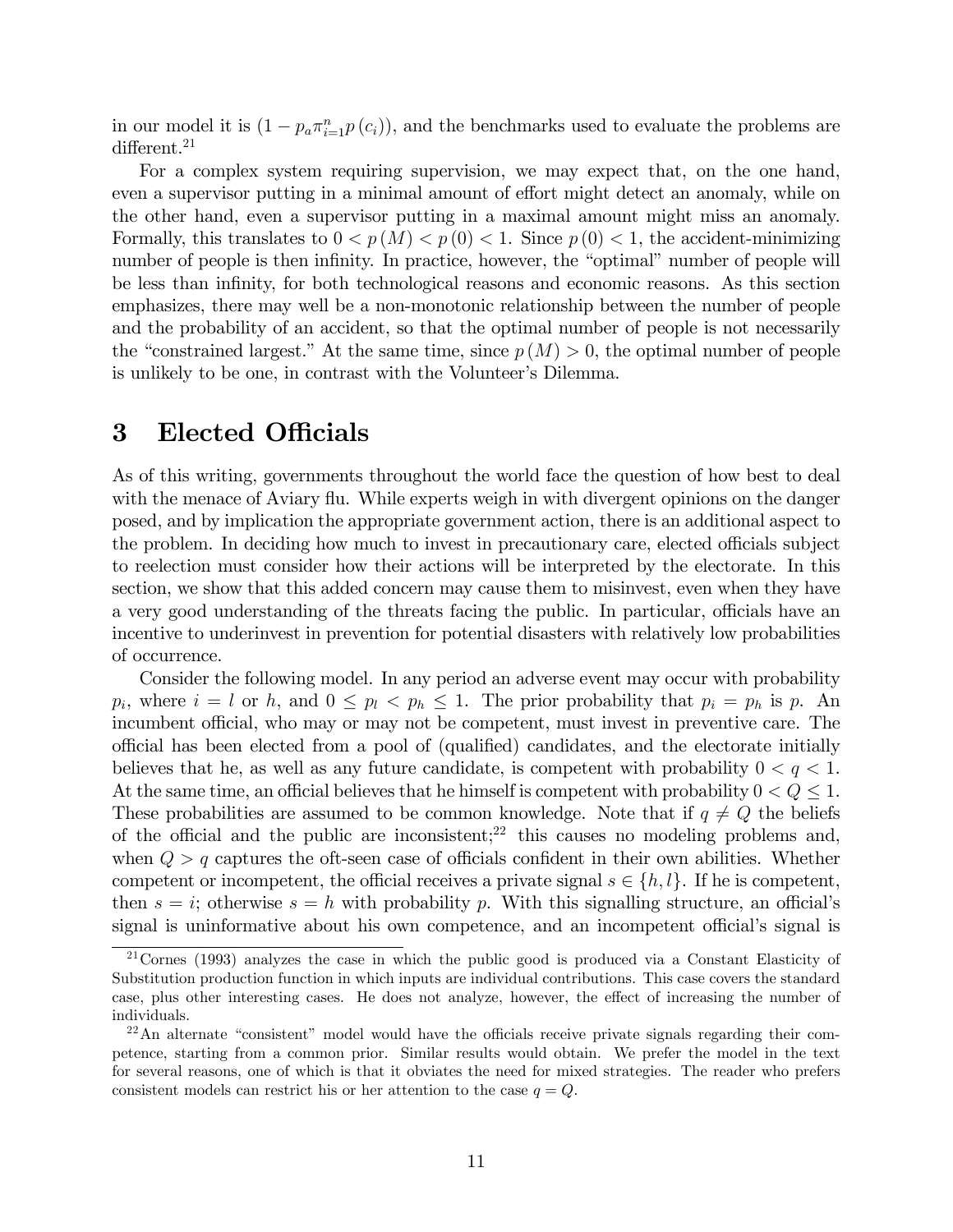uninformative about the true probability of a disaster. $^{23}$ 

An official is initially elected for  $\tau$  periods and may be re-elected exactly once. Each period, he chooses a level of care. The optimal level of care in period t depends upon a priori information, whether or not there have been disasters in periods before  $t$ , and the official's signal s. The only piece of information that is private is the official's signal, and so we can simplify by boiling the official's action down to a declaration of his signal. A strategy for the official is a function  $\sigma : \{h, l\} \to [0, 1]$ , which maps his signal into a probability with which he announces that h was observed.

In each period, in addition to investment into disaster preparation, the official makes numerous invisible decisions which are more likely to be correct if the official is competent than incompetent. The public wants competent officials in place, and rationally updates its belief about an incumbent official based upon his strategy, his declaration, and the realized pattern of disasters during his initial  $\tau$  year term. A newly elected official will be competent with probability  $q$ . Therefore, the public will re-elect a first term official if its belief that he is competent is greater than  $q$ , and will not re-elect him if its belief is less than  $q$ . If its belief is exactly q, the official is re-elected with a  $50\%$  probability. The official cares only about being re-elected (this extreme assumption highlights the problems that arise). Therefore, the official chooses his declaration to increase the probability that the public's faith in him will increase.<sup>24</sup>

The efficient outcome is for the official to always truthfully report his signal (and make the concomitant investment in care). Unfortunately, under many conditions this will not be equilibrium behavior.

Suppose that the official is certain that he is competent (i.e.,  $Q = 1$ ), and hence is certain that his signal correctly reflects the true probability of a disaster (i.e.,  $Pr (p_i = p_s | s) = 1$ ). As intuition suggests, this condition maximizes the official's incentive to tell the truth (see Proposition 8 below). Indeed, if his term were arbitrarily long, he would then truthfully reveal any signal, since, by the law of large numbers, the realization of disasters during his term would then almost surely conform to his signal, $2<sup>5</sup>$  and the public's confidence in his competence would increase. The official's term is not arbitrarily long, however. Suppose that this term is, on the contrary, relatively short and that the probability of a disaster is, at worst, quite small (i.e.,  $p_h \ll 1$ ). Then, *regardless* of his signal, the official ascribes less than a 50% chance to the occurrence of even one event during his initial term. If no event occurs, the public's posterior belief that  $p_i = p_h$  will fall (albeit slightly). Suppose the official receives the signal  $h$ . He will not want to reveal this signal, since future happenings will more than likely reduce the electorate's belief that  $p_i = p_h$ , contravening the signal h, and reducing the electorate's belief in his competence if his signal is public. Thus, under these conditions, there is no efficient equilibrium.

<sup>&</sup>lt;sup>23</sup>That is,  $p(\text{compact} | s) = \frac{\Pr(s|c) \Pr(c)}{\Pr(s|c) \Pr(c) + \Pr(s|i) \Pr(i)} = Q$ , and for an incompetent official  $p(p_i = p_h | s) =$ p.

 $24$ In a more complex model, the official also makes other public decisions that influence the public's perception of him. If these decisions do not have much influence, our results are unaffected, although the model becomes more cumbersome. If these other decisions can have a large impact on the public's beliefs, then the effects we identify are still present, but may be counterbalanced in some instances.

<sup>&</sup>lt;sup>25</sup>More precisely, the official would believe that the realizations would conform to his signal, and this belief is all that matters.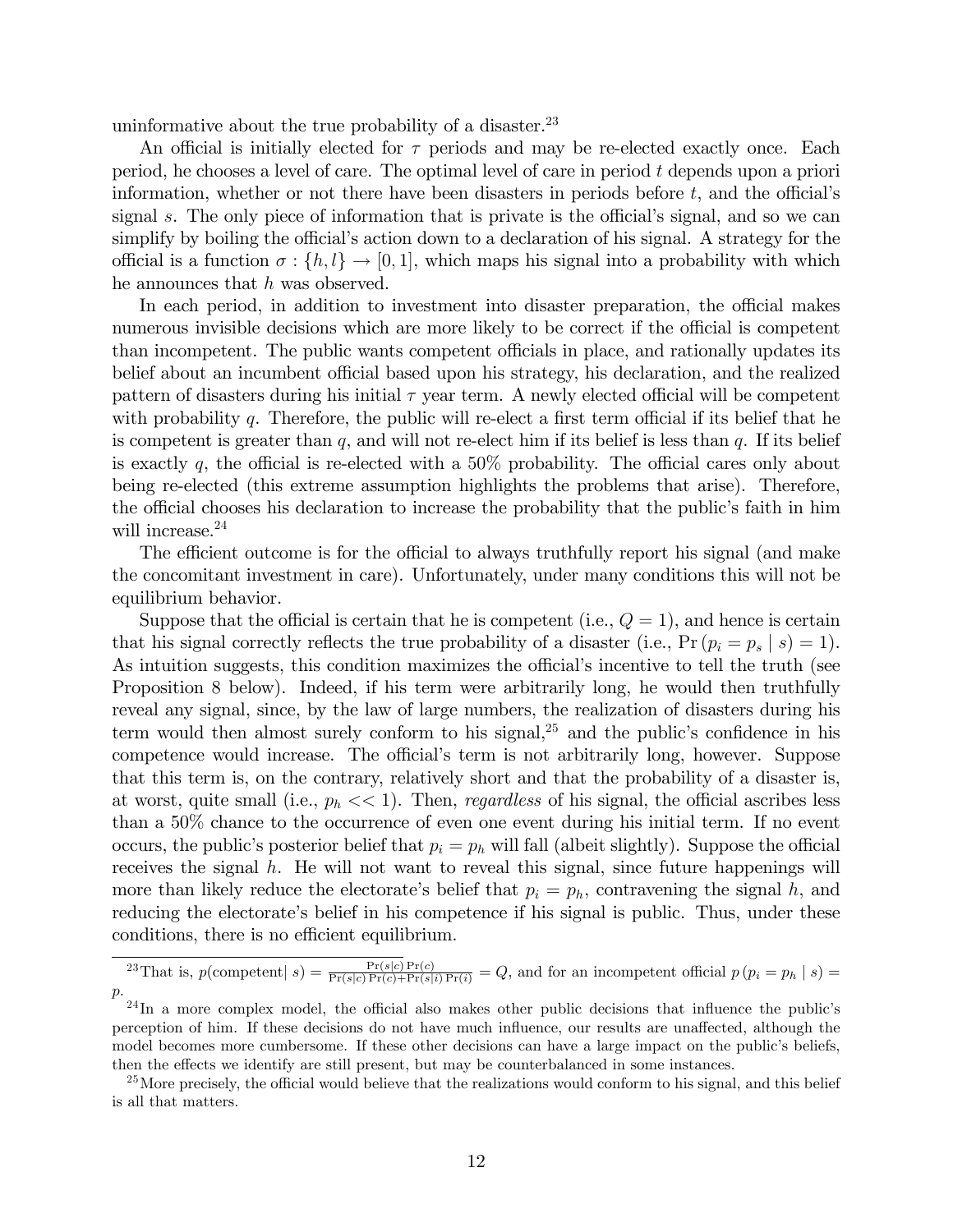What are the conditions for the existence of an efficient equilibrium? Again consider an official who receives the signal  $h$ . He is willing to reveal this signal if he expects this revelation to increase the electorate's confidence in him, that is to say, if he believes that subsequent developments are likely to be indicative of  $p<sub>h</sub>$ . The greater the number of events  $N_E$  that occur during his term, the more likely that  $p_i = p_h$ . There is a threshold f so that the belief that  $p_i = p_h$  will increase if and only if the average number of events,  $\frac{N_E}{\tau}$ , is above this threshold. The official will reveal h if  $Pr\left(\frac{N_E}{\tau} \geq f \mid h\right) \geq \frac{1}{2}$  $\frac{1}{2}$ , where

$$
\Pr\left(\frac{N_E}{\tau} \ge f \mid h\right)
$$
\n
$$
= \Pr\left(p_i = p_h \mid h\right) \Pr\left(\frac{N_E}{\tau} \ge f \mid p_h\right) + \Pr\left(p_i = p_l \mid h\right) \Pr\left(\frac{N_E}{\tau} \ge f \mid p_l\right)
$$

Similar reasoning applies to the revelation of the signal l, as the Proposition 5 below shows.

Recall that an official's strategy  $\sigma$  gives the probability with which he declares "h". An equilibrium is **efficient** if  $\sigma(l) \in \{0, 1\}$  and  $\sigma(l) = 1 - \sigma(h)$ . An equilibrium is **babbling** if  $\sigma(l) = \sigma(h)$ .

**Proposition 5** Fix any generic  $p_l$  and  $p_h$ , and any  $p, q, Q$  and  $\tau$ . A babbling equilibrium always exists. All equilibria are babbling if

$$
\Pr\left(p_i = p_h \mid h\right) \Pr\left(\frac{N_E}{\tau} \ge f \mid p_h\right) + \Pr\left(p_i = p_l \mid h\right) \Pr\left(\frac{N_E}{\tau} \ge f \mid p_l\right) < \frac{1}{2} \quad (1)
$$

$$
or \quad \Pr\left(p_i = p_h \mid l\right) \Pr\left(\frac{N_E}{\tau} \le f \mid p_h\right) + \Pr\left(p_i = p_l \mid l\right) \Pr\left(\frac{N_E}{\tau} \le f \mid p_l\right) \le \frac{1}{2} \quad (2)
$$

where

$$
f = \frac{\log\left(\frac{1-p_h}{1-p_l}\right)}{\log\left(\frac{p_l}{p_h}\right) + \log\left(\frac{1-p_h}{1-p_l}\right)}.
$$

If both the above inequalities are violated there are efficient equilibria, and if they are violated strictly there are only efficient and babbling equilibria.

Proposition 5 is a bit technical, but it serves as the basis for the remaining, more applied, propositions. The next result indicates that all equilibria are babbling when only relatively small probability events or only relatively large probability events are involved.

**Proposition 6** Fix  $Q \leq 1$  and  $\tau \geq 1$ . For low enough  $p_h$ , all equilibria are babbling; for large enough  $p_l$ , all equilibria are babbling.

When terms are long, efficient equilibria exist if and only if the signals are reliable enough.<sup>26</sup>

<sup>&</sup>lt;sup>26</sup>When  $\tau$  is very large, it is as if the true state of the world is revealed. In this respect, our model is a generalization of Ottaviani and Prat (2006). However, they have a continuous signaling structure so in that respect, their model is a generalization of ours for  $\tau$  large.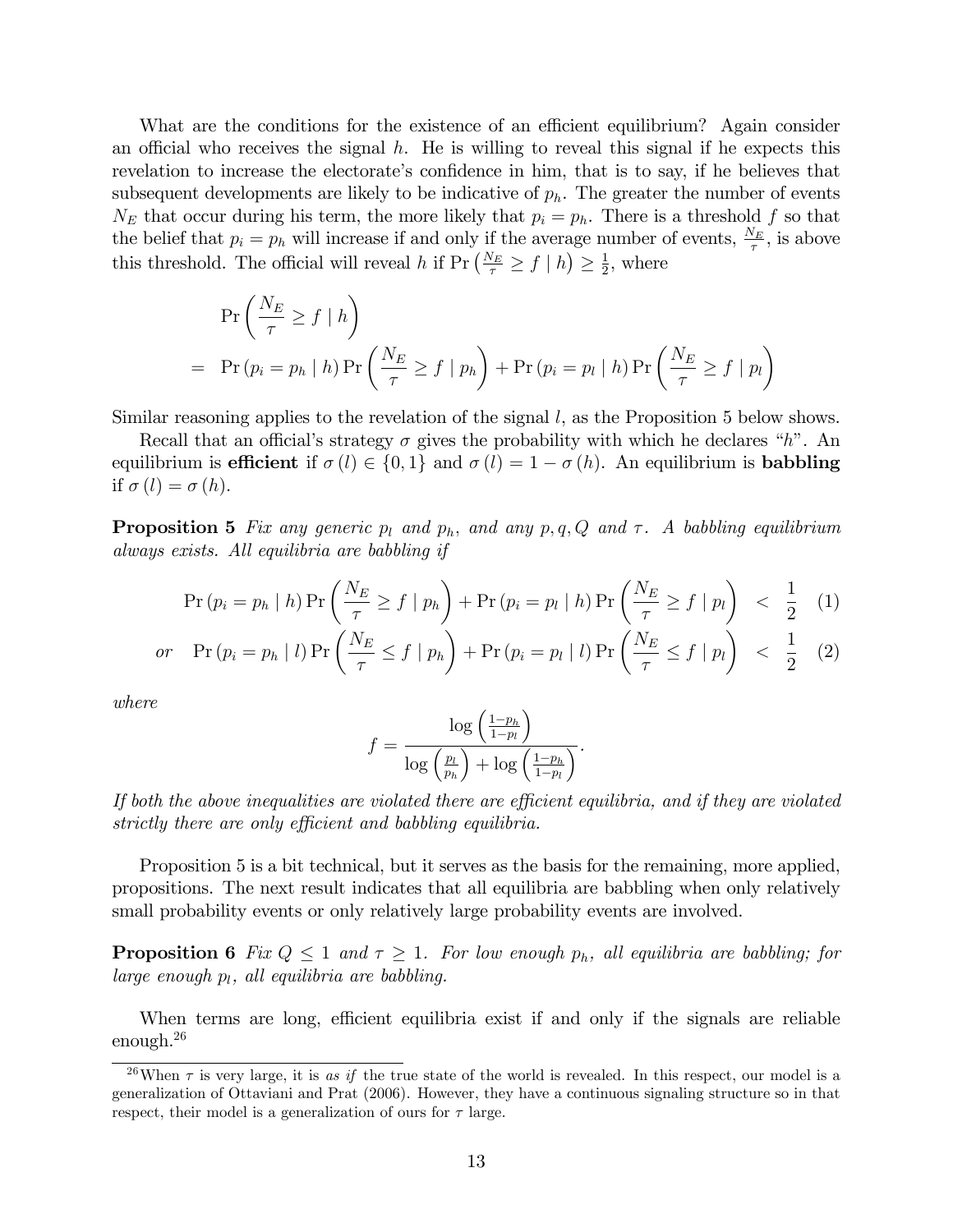**Proposition 7** Fix any generic  $p_l$  and  $p_h$  and any  $p, q, Q$ . There exists a  $\bar{\tau}$  such that for all  $\tau > \bar{\tau}$ , an efficient equilibrium exists only if  $Pr (p_i = p_h | h) \geq 1/2 \geq Pr (p_i = p_h | l)$ . If in addition the inequalities are strict, there is a  $\bar{\tau}$  such that for all  $\tau > \bar{\tau}$  the only non-babbling  $equilibria$  are efficient.

The more confident the official, the more likely that an efficient equilibrium exists.

**Proposition 8** Suppose that for a given  $p_l, p_h, p, q, Q, \tau$  there is an efficient equilibrium. Then, for all  $Q' > Q$  there is also an efficient equilibrium for  $p_l, p_h, p, q, Q', \tau$ .

The menace posed by Aviary flu is best viewed as a potentiality which will or will not be realized once, rather than an event which may or may not occur in successive periods with i.i.d probabilities. We can capture this in our model by setting the official's term  $\tau$  to 1. Then,  $p_i$  is the probability of an outbreak during the official's initial term. The following result says that there is then no efficient equilibrium when the probability of an outbreak is always less than  $\frac{1}{2}$ , or always greater than  $\frac{1}{2}$ .

**Proposition 9** When  $\tau = 1$ , all equilibria are babbling if  $p_h < \frac{1}{2}$  $rac{1}{2}$  or  $p_l > \frac{1}{2}$  $\frac{1}{2}$ .

The formal modelling heretofore describes an electorate that understands equilibrium behaviour perfectly. In a plausible alternative the electorate (naively) interprets the official's declaration. Moreover, while our officials make explicit announcements of their signals, in practice governments often implicitly indicate their beliefs by their investments. The following proposition indicates that under these conditions, inadequate preventative care will be taken for small probability disasters.

**Proposition 10** Suppose the public (naively) assumes that the official always invests optimally in relation to his signal. Then, if  $p_h$  is small enough the official underinvests when he receives the signal h. In particular, if  $\tau = 1$  and  $p_h < \frac{1}{2}$  $\frac{1}{2}$  then, regardless of his signal, the  $\alpha$  official invests as if he received the signal l.

Suppose that  $\tau = 1, q_L = 0, q_h < \frac{1}{2}$  $\frac{1}{2}$ , and  $Q \approx 1$ . Then the official's incentive is to not invest in any preventive care, regardless of the potential damage D. While this conclusion may seem extreme, it provides a plausible account for much government behaviour. For example, consider preparations for a hurricane. The (average member of the) public is likely to take direct note of these preparations only if a hurricane strikes. Absent a hurricane, the expenditure incurred is indirectly noted in that greater expenditure leaves less money over for other items. It was well-recognized before the Category 5 hurricane Katrina struck, that the levees in New Orleans would be inadequate to withstand a strong hurricane. Furthermore, most experts believed that the chance of such a hurricane was high enough to warrant investing in better levees. Indeed, a review by the Army Corps of Engineers later found that the Corps had ëdesigned the system to protect New Orleans against a relatively lowstrength hurricane. . . and did not respond to warnings over the years from the National Oceanographic and Atmospheric Administration that a stronger hurricane should have been the standard.<sup> $\prime$ </sup> (as reported in the New York Times (2006)). At the same time, however, the historical record showed that the probability of a Category 5 hurricane was only 2.4% during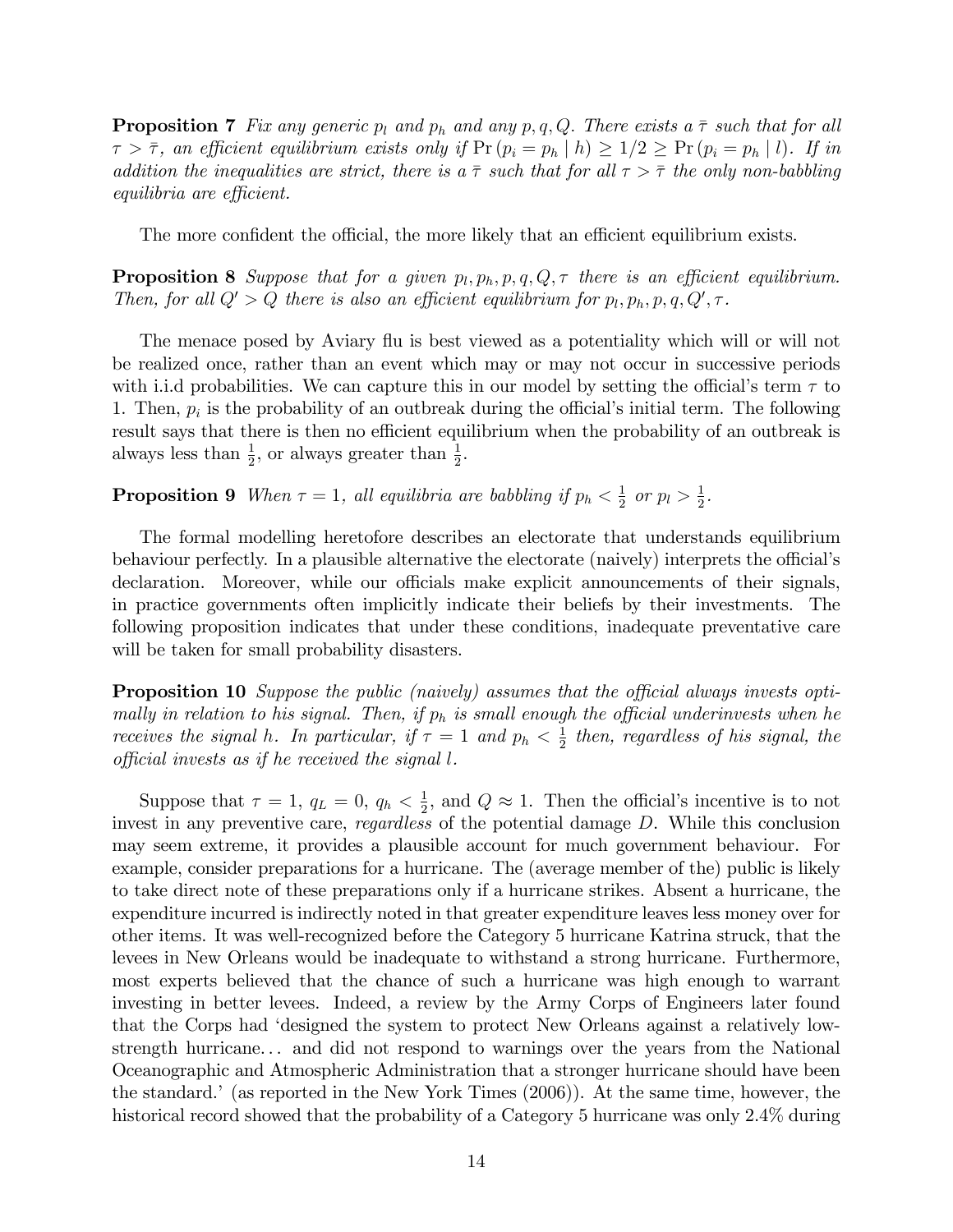a four year period and  $4.7\%$  during an 8 year period.<sup>27</sup> Thus, the government's failure to prepare adequately can be understood as a rational bet that developments would increase the public's confidence in it, inadequate preparations notwithstanding. At the same time, given the magnitude of the potential (and actual) damage, the bet was a poor one from an expected value perspective.<sup>28</sup>

For some potential disasters there will be efficient equilibria, for others only babbling equilibria. When there are only babbling equilibria, the public could be better of committing to re-electing officials, regardless of their perceived competence, since officials would then have no incentive to hide their signals. With the right discount rates, these commitments could arise as part of an equilibrium.<sup>29</sup> However, these equilibria disappear if we assume that officials must pay even a small cost to obtain their signals, as they have no incentive to acquire signals if guaranteed re-election.

The model in this section investigates inefficiencies that arise from the interaction between disaster prevention and career concerns on the part of elected officials. In the seminal Holmstrom (1982, reprinted 1999), a manager whose talent is being judged, fails to optimize over project choice, either because he is risk averse or because a "lemons-type" problem arises, neither of which is the case here. Another difference with our model, is that the talents of Holmstrom's managers affect the relevant probabilities, whereas our officials only evaluate probabilities. Scharfstein and Stein (1990) study the inefficiency that arises when managers observe the same signals about the likelihood of success of projects. In their model, managers tend to herd on the choice of projects, so that the market will not be able to update on their ability. The model is similar to ours in that the skill of the official-manager is at evaluating the likelihood of success, and that they also consider a career concerns model. The mechanism whereby the inefficiency arises is different, however. Ottaviani and Sorensen (2004) consider a model in which experts only care about their reputation for competence, and find that they will not truthfully reveal their signals. In their model, the true state of the world is eventually known, whereas in our setting only an update of the state obtains. For this reason, prior probabilities play a much stronger role in their model than ours. Dasgupta and Prat (2004) show that financial traders with reputational concerns may ignore their private information, leading to information cascades.<sup>30</sup>

 $27$ The return period for Category 5 hurricanes in the New Orleans area is 165, meaning to say that they return, on average, every 165 years, or that 100/165 have occurred in the last 100 years. If this is the result of independent Bernoulli trials, the most likely probability of a hurricane in a given year is approximately  $3/500$ , and the chances that no hurricane will occur in 4 and 8 year periods are the figures given in the text.

<sup>&</sup>lt;sup>28</sup>Damage that may occur in the future, such as the potential harm from global warming or decaying infrastructure, may lead governments to underinvest due to a lack of concern for future generations, or an inappropriate discount rate. This should not be confused with the present phenomenon; here, the current population is suffering (in expectation).

 $^{29}$ Thus efficency could be obtained with respect to the officials' strategies, but not also with respect to only re-electing relatively competent officials.

<sup>&</sup>lt;sup>30</sup>Other models of career concerns include Celentani and Caruana (2001), where managers get to know their types, and Dewatriapont, Jewitt and Tirole (1999) where effort has a cost.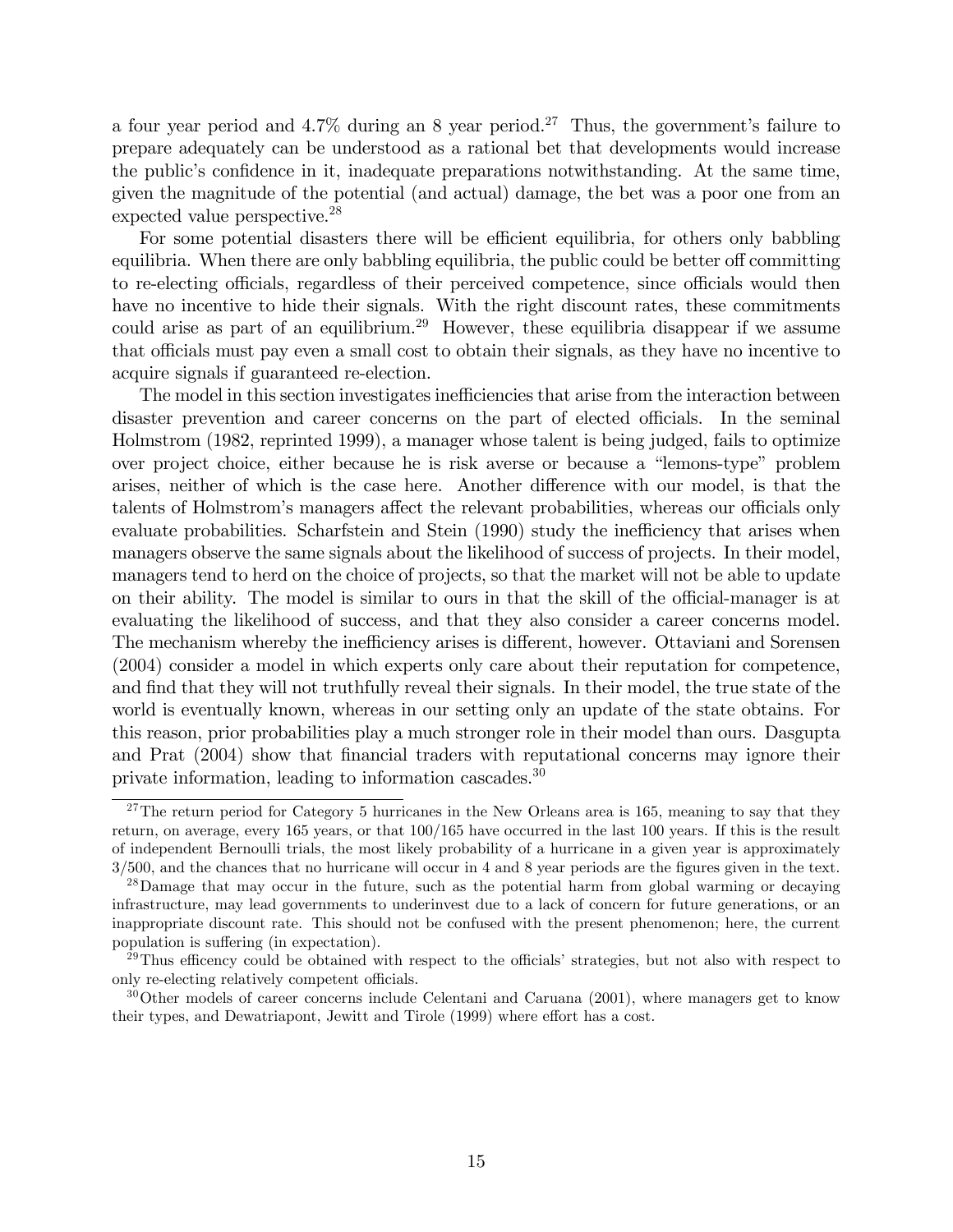#### 4 Conclusion

Though an ounce of prevention may be worth a pound of cure, that ounce is often missing. Inadequate care can be the result of miscalculations and other errors. Thus, many analyses of the Challenger disaster have emphasized the increasing pressure to launch brought about by the commercialization of the Space Shuttle. We have shown that imprevention can also be the result of a rational calculus.

### 5 Appendix

For the proof of Proposition 1, we proceed with a series of simple Lemmas concerning the evolution of beliefs. Although versions of the following lemma are well known (see Wolfstetter (1999) Chapter 4) we will use the strict inequalities in this version of our Lemma.

**Lemma 1** If two densities  $p'$  and  $p$  are such that  $p'/p$  is strictly increasing on their support [0,1], then, for all  $x \in (0,1)$ , their cumulative distribution functions are such that  $P'(x)$  $P(x)$ .

**Proof.** Let  $\bar{x}$  be such that  $p'(\bar{x}) = p(\bar{x})$ . Then, for all  $x \in (0, \bar{x})$  we have  $p'(x) < p(x)$ and so  $P'(x) < P(x)$ . For  $x > \overline{x}$ ,  $P'(x) - P(x)$  is increasing in x, since the derivative is strictly positive, and therefore is strictly less than  $P'(1) - P(1) = 0$ .

**Lemma 2** For all densities p with support  $[0,1]$ , the posterior  $p_n$  of p is such that  $P_n$  ( $\theta \leq x$ ) >  $P(\theta \leq x)$ .

**Proof.** By Bayes' Rule, the density of the posterior  $P_n$  is

$$
p_n(\theta) = \frac{\Pr(n \mid \theta) \Pr(\theta)}{\Pr(n)} = \frac{(1 - \theta) p(\theta)}{\int_{0}^{1} (1 - z) p(z) dz}
$$

so that the likelihood ratio of  $p$  and  $p_n$  is

$$
\frac{p(\theta)}{p_n(\theta)} = \frac{\int_{0}^{1} z p(z) dz}{1 - \theta}
$$

which is strictly increasing in  $\theta$ , so that by Lemma 0,  $P_n (\theta \leq x) > P (\theta \leq x)$ .

**Proof of Proposition 1.** Since  $\theta$  is a strictly increasing function, and, by Lemma 2, p strictly dominates  $p \mid n$ , the result follows.

**Proof of Proposition 2.** To establish uniqueness, fix any p. Suppose that  $c'$  and  $c$  are optimal for p, with  $c' > c \geq 0$ . Given our assumptions about differentiability, c' must satisfy the first order condition  $-\phi_2(\hat{p}, c') D = 1$ , but then  $\phi_{22} > 0$  implies that  $-\phi_2(\hat{p}, c) D > 1$ , so that  $c$  can't also be optimal.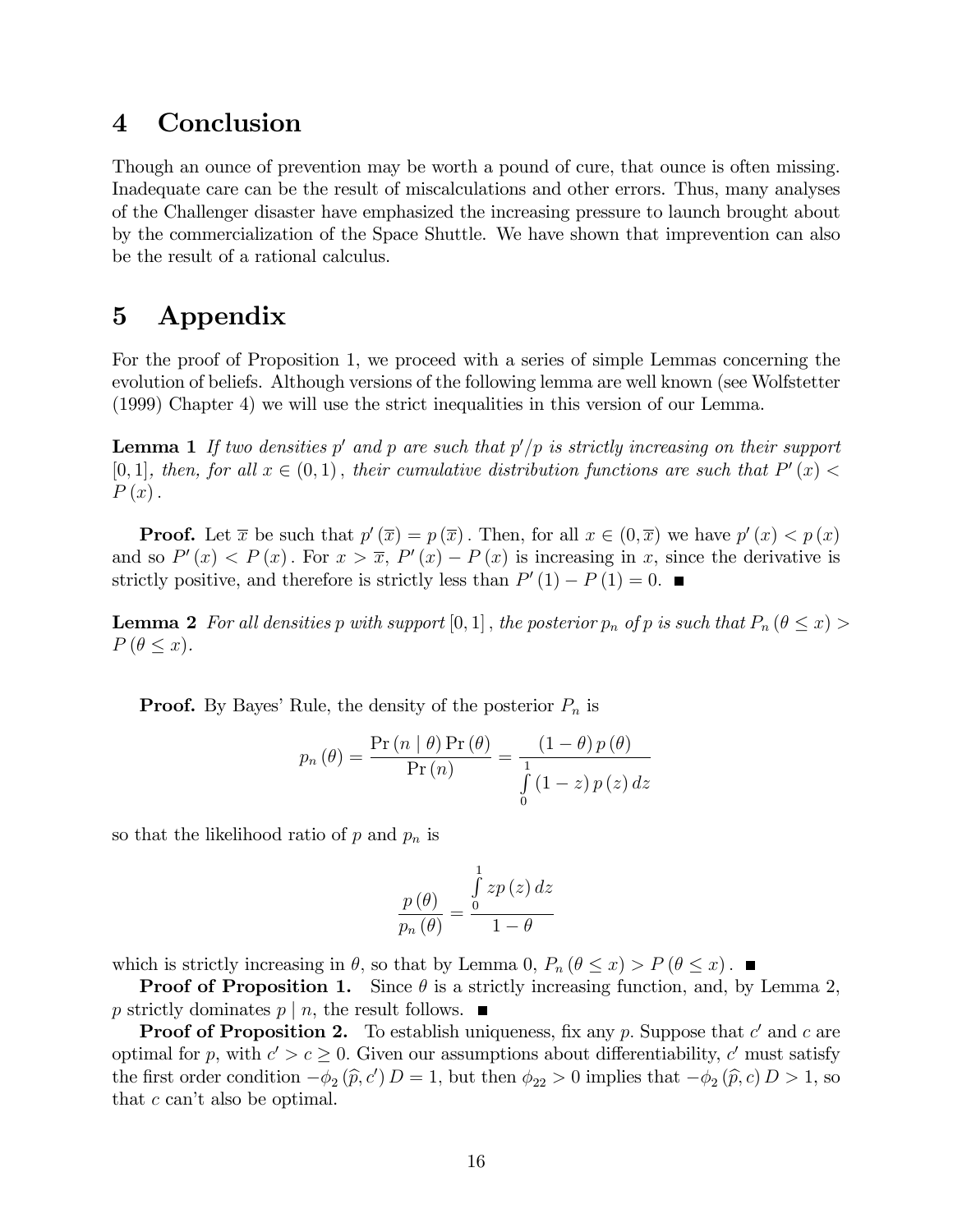If  $c(\widehat{p}_n) = 0$  we are done, so suppose that  $c(\widehat{p}_n) > 0$ . From the first order conditions,  $(-\phi_2(\widehat{p}, c(\widehat{p})) D = 1 = -\phi_2(\widehat{p}_n, c(\widehat{p}_n)) D$ . Since  $\widehat{p}_n < \widehat{p}$ ,  $\phi_{12} < 0$ , and  $\phi_{22} > 0$ , we have that  $c(\widehat{p}_n) < c(\widehat{p}).$ 

**Proof of Proposition 3.** We first show that for all  $t > T^*$  we have  $\hat{q}_{n^t} < \hat{p}_{n^t}$ . Notice that after t draws of n, the posteriors of the agent and the principal are  $B(a + t, b)$  and  $B(d+t, e)$  respectively. Then,  $\hat{q}_{n^t}$  and  $\hat{p}_{n^t}$  are just the means of the posteriors, and hence

$$
\widehat{q}_{n^t} < \widehat{p}_{n^t} \Leftrightarrow \frac{b}{a+b+t} < \frac{e}{d+e+t} \Leftrightarrow t > \frac{bd - ae}{e - b}.
$$

Fix any  $t > T^*$ . If  $c(\widehat{q}_{n^t}) = 0$  we are done, so suppose that  $c(\widehat{q}_{n^t}) > 0$ . From the first order conditions,  $-\phi_2(\widehat{p}_{n^t}, c(\widehat{p}_{n^t})) D = 1 = -\phi_2(\widehat{q}_{n^t}, c(\widehat{q}_{n^t})) D$ . Since  $\widehat{q}_{n^t} < \widehat{p}_{n^t}$ ,  $\phi_{12} < 0$ , and  $\phi_{22} > 0$ , we have that  $c(\hat{q}_{n^t}) < c(\hat{p}_{n^t})$ .

**Proof of Proposition 4.** First note that the players' strategy spaces are compact and convex, their utility functions are continuous and concave, and the game is symmetric, so the game has at least one symmetric equilibrium. We now show that there is exactly one symmetric equilibrium.

Suppose that  $c = 0$  is a symmetric equilibrium. Then

$$
-p_a p (0)^{n-1} p'(0) D - 1 \le 0
$$

We have

$$
\frac{d}{dx} \left( -p_a p(x)^{n-1} p'(x) D - 1 \right) =
$$
  
- $p_a (n-1) p(x)^{n-2} p'(x) p'(x) D - p_a p(x)^{n-1} p''(x) D < 0,$  (3)

so that

$$
-p_a p(x)^{n-1} p'(x) D - 1 < 0 \,\forall x \neq 0
$$

and there can be no other symmetric equilibrium. Similarly if  $c = M$ , there are no other symmetric equilibria. Therefore, if there is a corner symmetric equilibrium, it is the unique symmetric equilibrium.

If  $c = \underline{c}$  is an interior symmetric equilibrium then

$$
-p_a p \left(\underline{c}\right)^{n-1} p' \left(\underline{c}\right) D = 1,
$$

and, since inequality (3) still holds, there is no other interior symmetric equilibrium.

Proof of i) Suppose that  $N > n$ . If  $C(p_a, n) := c$  is interior, then  $-p_a p(c)^{n-1} p'(c) D = 1$ . Therefore,  $-p_a p(c)^{N-1} p'(c) D < 1$ , and inequality (3) implies that  $C(p_a, N) < C(p_a, n)$ . If  $C(p_a, n) = 0$ , then  $-p_a p (0)^{n-1} p'(0) D \le 1$  and  $-p_a p (0)^{N-1} p'(0) D < 1$ , so that  $C(p_a, N) =$ 0. Finally, if  $C(p_a, n) = M$ , then necessarily  $C(p_a, N) \leq C(p_a, n)$ .

Proof of ii). Suppose that  $q_a > p_a$ . If  $C(p_a, n) := c$  is interior, then  $-p_a p(c)^{n-1} p'(c) D =$ 1. We have,  $-q_a p(c)^{N-1} p'(c) D > 1$ , and inequality (3) implies that  $C(q_a, n) > C(p_a, n)$ . If  $C(p_a, n) = M$ , then  $-p_a p(0)^{n-1} p'(0) D \ge 1$  and  $-q_a p(0)^{N-1} p'(0) D > 1$ , so that  $C(q_a, n) = 0$ . Finally, if  $C(p_a, n) = 0$ , then necessarily  $C(q_a, n) \ge C(p_a, n)$ .

Proof of iii). Suppose  $-p(0)^{n-1}p'(0) > \frac{1}{D^n}$  $\frac{1}{Dp_a} > -p(M)^{n-1}p'(M)$  holds. Then, the first order condition at  $c = 0$  (when all are playing 0) is

$$
-p_a p (0)^{n-1} p'(0) D - 1 > 0
$$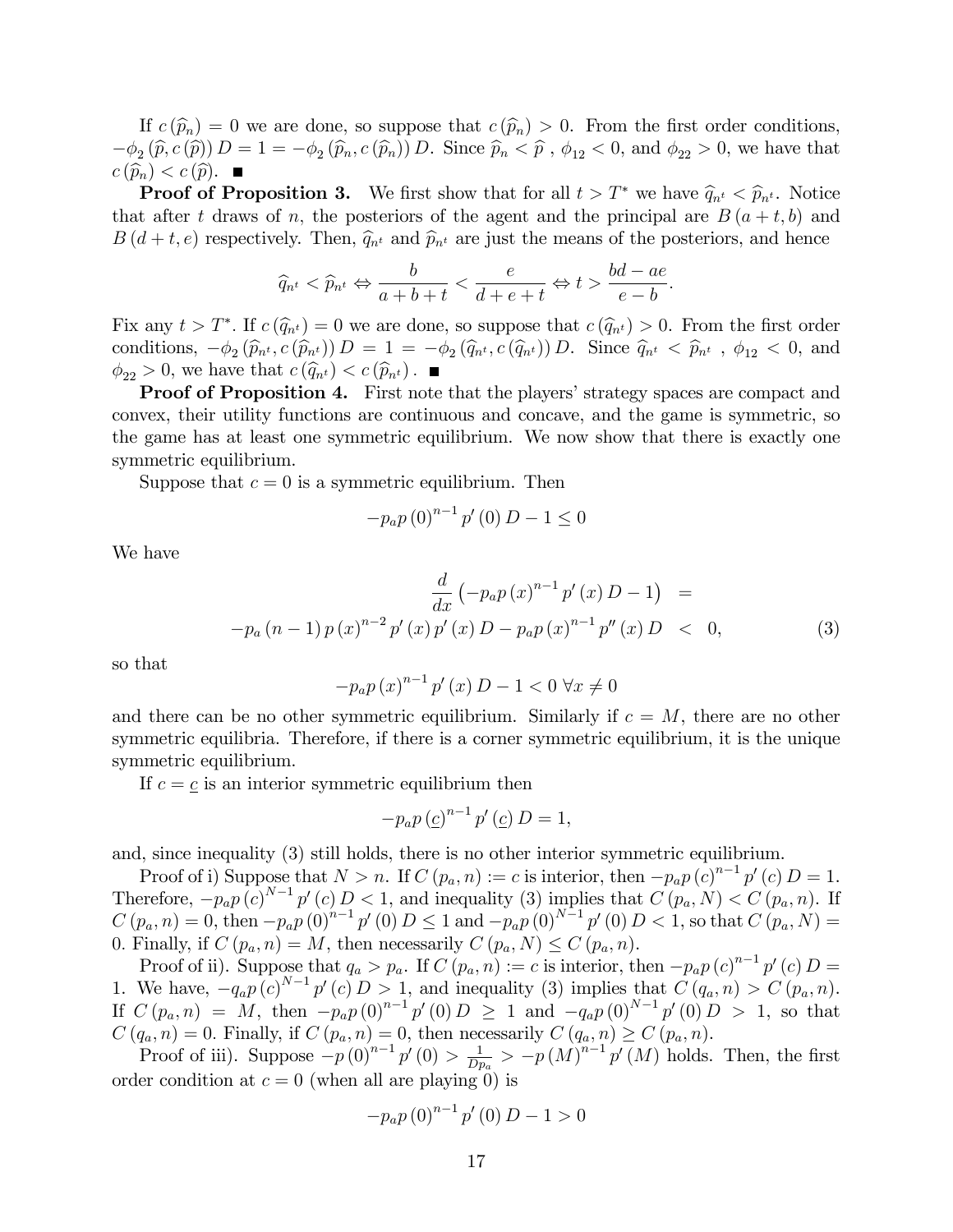so that 0 is not a symmetric equilibrium. Similarly, at  $M$ , the first order condition is  $-p_a p^{n-1}(M) p'(M) D - 1 < 0$ , so that  $c = M$  for all players is not an equilibrim.

Fix any  $n' > n$  and let  $C(p_a, n) := c$  and  $C(p_a, n') := c'$ . We now show that  $P(p_a, n') >$  $P(p_a, n)$  whenever  $p/p'$  is strictly increasing. From the proof of i),  $c' < c$ . Since c is interior,  $p(\cdot) / p'(\cdot)$  strictly increasing implies

$$
P(p_a, n) = -\frac{p(c)}{Dp'(c)} < -\frac{p(c')}{Dp'(c')} \le P(p_a, n').
$$

The proof for  $\frac{p(c')}{p'(c')}$  $\frac{p(c')}{p'(c')} > \frac{p(c)}{p'(c)}$  $\frac{p(c)}{p'(c)}$  follows similarly.

Now suppose that  $p'_a > p_a$  and let  $c' > c$  be the corresponding equilibrium efforts. An identical argument establishes the desideratum.

We now turn to the proofs of the Propositions in Section 3

An event E is a sequence  $\{d_s\}_1^{\tau}$  $\begin{bmatrix} \tau \\ 1 \end{bmatrix}$  for  $d_s \in \{y, n\}$  for all s; let  $N_E$  be the number of disasters in event E. For each fixed  $\tau$ , and  $p_x$ ,  $x = h, l$ , the probability of E given  $p_x$  is

$$
Pr(E | p_x) = p_x^{N_E} (1 - p_x)^{\tau - N_E}
$$
\n(4)

so that

$$
\frac{\Pr(E \mid p_h)}{\Pr(E \mid p_l)} = \left(\frac{p_h}{p_l}\right)^{N_E} \left(\frac{1-p_h}{1-p_l}\right)^{\tau - N_E}.
$$

Then, for (Lebesgue) almost every combination of  $p_h$  and  $p_l$ , the ratio above is different from 1 for all  $E$  (all  $N_E \leq \tau$ ). Let  $S_{\tau} \subseteq [0,1]^2$  be the set of  $p_h$  and  $p_l$  such that  $Pr(E | p_h) / Pr(E | p_l) \neq 1$  for all E. The genericity in the statement of the propositions in this section refers to all  $p_h$  and  $p_l$  in  $S_{\tau}$ .

From equation (4) we know that

$$
\frac{\Pr(E \mid p_l)}{\Pr(E \mid p_h)} \le 1 \Leftrightarrow N_E \ge \tau \frac{\log\left(\frac{1-p_h}{1-p_l}\right)}{\log\left(\frac{p_l}{p_h}\right) + \log\left(\frac{1-p_h}{1-p_l}\right)} \equiv \tau f(p_h, p_l). \tag{5}
$$

Then, since for all E,  $Pr(E | p_l) \neq Pr(E | p_h)$  (that is,  $(p_h, p_l) \in S_\tau$ ) we have that

$$
\Pr\left(N_E \geq \tau f\left(p_h, p_l\right) \mid p_h\right) = 1 - \Pr\left(N_E \leq \tau f\left(p_h, p_l\right) \mid p_h\right) \tag{6}
$$

and similarly,

$$
\Pr\left(N_E \geq \tau f\left(p_h, p_l\right) \mid p_l\right) = 1 - \Pr\left(N_E \leq \tau f\left(p_h, p_l\right) \mid p_l\right) \tag{7}
$$

**Proof of Proposition 5. Existence of Babbling Equilibria.** If the public believes that  $\sigma(l) = \sigma(h) = x$ , then it will not update for any announcement or event E, and  $\sigma(l) = \sigma(h) = x$  is a best response. This holds for any parameters

All non babbling equilibria are efficient, when  $(1)$  and  $(2)$  are violated strictly. Fix any proposed equilibrium strategy with  $\sigma(l) \neq \sigma(h)$ . The public's strategy, given  $\sigma(l)$ and  $\sigma(h)$  is to rehire if the probability of the individual being competent given the strategies,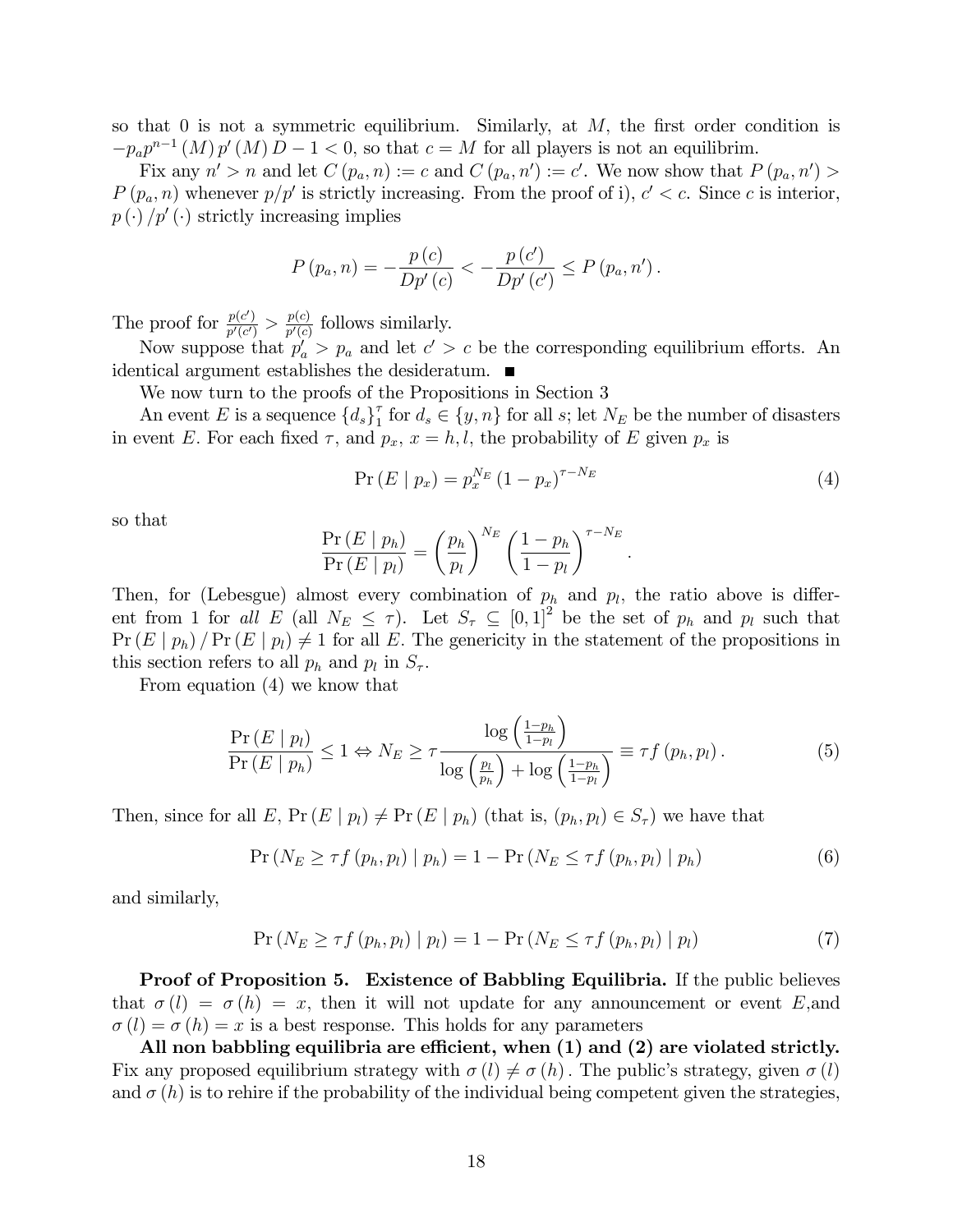the announcement  $a = h, l$  and the event E, is larger than q. The probability of the individual being competent given  $a = h$  is

$$
P(c | \sigma, a = h, E) = \frac{P(a = h, E | c, \sigma) q}{P(h, E | c, \sigma) q + P(h, E | i, \sigma) (1 - q)}
$$
  
= 
$$
\frac{1}{1 + \frac{\left[ (p\sigma(h) + \sigma(l)(1-p)) \frac{P(E|p_h)}{P(E|p_l)} \frac{p}{1-p} + p\sigma(h) + \sigma(l)(1-p) \right] (1 - q)}{\left[ \sigma(h) \frac{P(E|p_h)}{P(E|p_l)} \frac{p}{1-p} + \sigma(l) \right] q}}
$$

This is greater than  $q$  iff

$$
\frac{\left(p\sigma\left(h\right)+\sigma\left(l\right)\left(1-p\right)\right)\frac{P\left(E|p_{h}\right)}{P\left(E|p_{l}\right)}\frac{p}{1-p}+p\sigma\left(h\right)+\sigma\left(l\right)\left(1-p\right)}{\sigma\left(h\right)\frac{P\left(E|p_{h}\right)}{P\left(E|p_{l}\right)}\frac{p}{1-p}+\sigma\left(l\right)} \leq 1 \Leftrightarrow \left(\sigma\left(h\right)-\sigma\left(l\right)\right)\left[\frac{P\left(E\mid p_{h}\right)}{P\left(E\mid p_{l}\right)}-1\right] \geq 0.
$$
\n(8)

The probability of being competent if the individual announces  $a = l$  is

$$
P(c | \sigma, a = l, E) = \frac{1}{1 + \frac{\left[ (p(1 - \sigma(h)) + (1 - \sigma(l))(1 - p)) \frac{P(E|p_h)}{P(E|p_l)} \frac{p}{1 - p} + p(1 - \sigma(h)) + (1 - \sigma(l))(1 - p) \right](1 - q)}{\left[ (1 - \sigma(h)) \frac{P(E|p_h)}{P(E|p_l)} \frac{p}{1 - p} + 1 - \sigma(l) \right] q}}
$$

which is greater than  $q$  iff

$$
\left(\sigma\left(h\right)-\sigma\left(l\right)\right)\left[\frac{P\left(E\mid p_h\right)}{P\left(E\mid p_l\right)}-1\right] \leq 0\tag{9}
$$

Assume that  $\sigma(h) > \sigma(l)$  (the opposite case is treated similarly). We will show that  $\sigma(h) =$ 1, by contradiction. Assume that 1 is strictly violated, and that  $\sigma(h) < 1$ . For  $\sigma(h) < 1$  to be optimal it must be that, given the signal  $h$ , reporting  $l$  yields a utility weakly larger than reporting  $h$ . That is, from inequalities 9 and 8, it must be that

$$
\Pr\left((\sigma(h) - \sigma(l))\left[\frac{P(E \mid p_h)}{P(E \mid p_l)} - 1\right] \le 0 \mid h\right) \ge \Pr\left((\sigma(h) - \sigma(l))\left[\frac{P(E \mid p_h)}{P(E \mid p_l)} - 1\right] \ge 0 \mid h\right) \Leftrightarrow
$$
\n
$$
\Pr\left(\frac{P(E \mid p_h)}{P(E \mid p_l)} \le 1 \mid h\right) \ge \Pr\left(\frac{P(E \mid p_h)}{P(E \mid p_l)} \ge 1 \mid h\right)
$$

Since  $(p_l, p_h) \in S_{\tau}$ , (i.e. for generic  $p_h$  and  $p_l$ )  $Pr\left(\frac{P(E|p_h)}{P(E|p_l)} \leq 1 \mid h\right) = 1 - Pr\left(\frac{P(E|p_h)}{P(E|p_l)} \geq 1 \mid h\right)$ , the last inequality becomes

$$
\frac{1}{2} \ge \Pr\left(\frac{P(E \mid p_h)}{P(E \mid p_l)} \ge 1 \mid h\right)
$$
\n
$$
= \Pr\left(\left(\frac{p_h}{p_l}\right)^{N_E} \left(\frac{1-p_h}{1-p_l}\right)^{\tau - N_E} \ge 1 \mid h\right)
$$
\n
$$
= \Pr\left(N_E \ge \tau f(p_h, p_l) \mid h\right) > \frac{1}{2} \text{ (since 1 is strictly violated)},
$$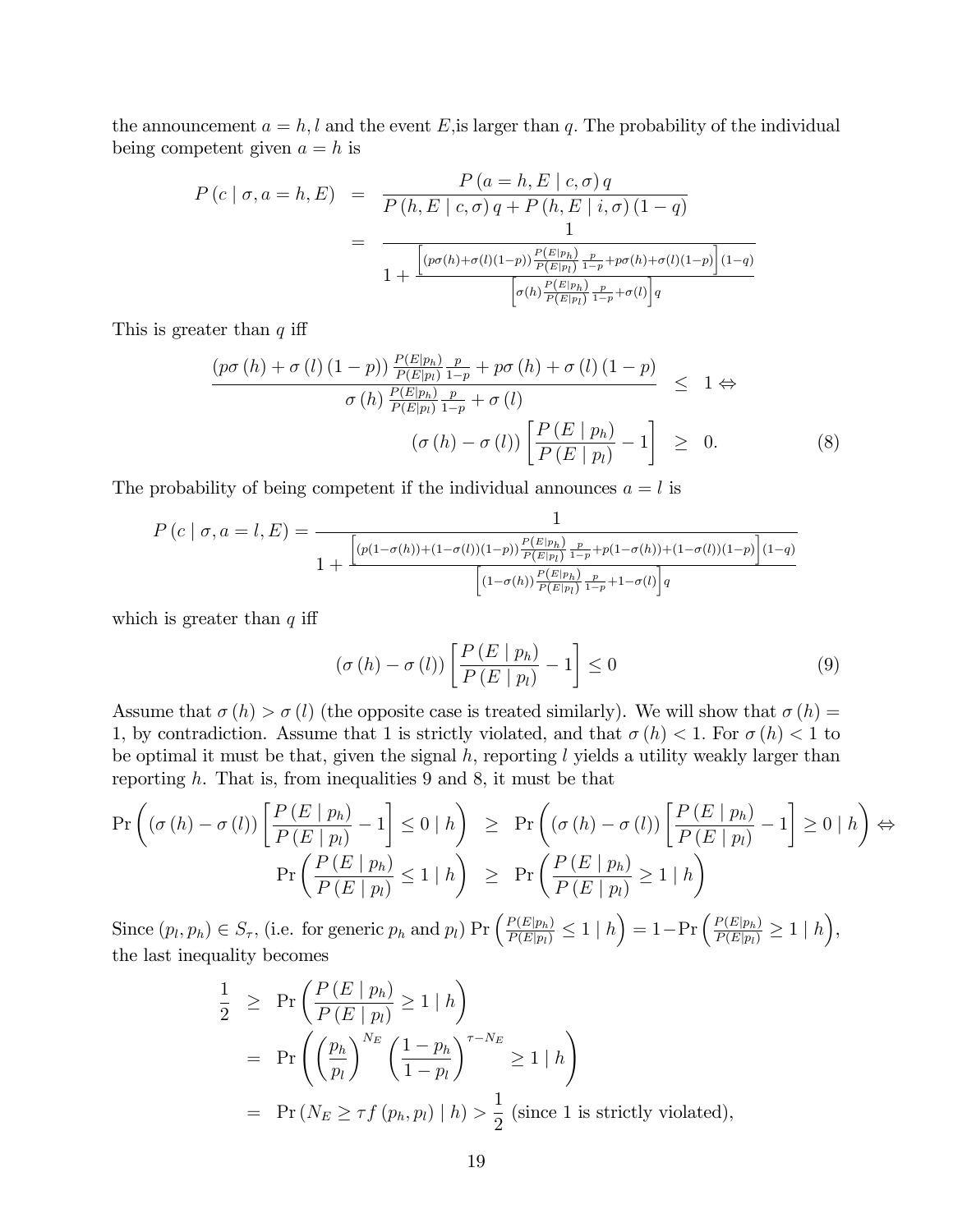A contradiction.

We now show that a contradiction obtains if we assume that 2 is strictly violated and  $\sigma(l) > 0$ . For  $\sigma(l) > 0$  to be optimal, after observing l the utility of reporting h must be at least as large as the utility of reporting l. According to equations 9 and 8 this happens iff

$$
\Pr\left((\sigma(h) - \sigma(l))\left[\frac{P(E \mid p_h)}{P(E \mid p_l)} - 1\right] \ge 0 \mid l\right) \ge \Pr\left((\sigma(h) - \sigma(l))\left[\frac{P(E \mid p_h)}{P(E \mid p_l)} - 1\right] \le 0 \mid l\right) \Leftrightarrow
$$
\n
$$
\frac{1}{2} \ge \Pr\left(\frac{P(E \mid p_h)}{P(E \mid p_l)} \le 1 \mid l\right) \Leftrightarrow
$$
\n
$$
\frac{1}{2} \ge \Pr\left(\left(\frac{p_h}{p_l}\right)^{N_E} \left(\frac{1 - p_h}{1 - p_l}\right)^{\tau - N_E} \le 1 \mid l\right)
$$
\n
$$
= \Pr\left(N_E \le \tau f(p_h, p_l) \mid l\right) > \frac{1}{2} \text{(1 strictly violated)}
$$

We conclude that  $1 = \sigma(h)$  and  $\sigma(l) = 0$ , as was to be shown.

Existence of an efficient equilibrium if equations  $(1)$  and  $(2)$  are violated weakly. We now show that  $1 = \sigma(h)$  and  $\sigma(l) = 0$ , is part of an equilibrium. We must establish two facts. First, having observed  $h$ , the official is better off declaring  $h$  than declaring  $l$ , assuming either declaration would be believed. This is true, according to the calculations following equations 9 and 8, iff

$$
\Pr\left(\frac{P(E \mid p_h)}{P(E \mid p_l)} \ge 1 \mid h\right) \ge \Pr\left(\frac{P(E \mid p_h)}{P(E \mid p_l)} \le 1 \mid h\right) \Leftrightarrow
$$
  

$$
\Pr\left(N_E \ge \tau f(p_h, p_l) \mid h\right) \ge \frac{1}{2}
$$

which holds since equation  $(1)$  is violated. Similarly, after observing l, announcing l is better than announcing  $h$  iff

$$
\Pr\left(\frac{P(E | p_h)}{P(E | p_l)} \le 1 | l\right) \ge \Pr\left(\frac{P(E | p_h)}{P(E | p_l)} \ge 1 | l\right) \Leftrightarrow
$$
  

$$
\Pr\left(N_E \le \tau f(p_h, p_l) | l\right) \ge \frac{1}{2}
$$

which is satisfied because  $(2)$  is violated.

If equations (1) or (2) hold, the only equilibria are babbling. Suppose that  $Pr(N_E \geq \tau f(p_h, p_l) \mid h) < 1/2$  and that there is an equilibrium with  $\sigma(h) > \sigma(l) \geq 0$ . From equation 8 we know that  $P(c | \sigma, a = h, E) \geq q$  iff

$$
(\sigma(h) - \sigma(l)) \left[ \frac{P(E | p_h)}{P(E | p_l)} - 1 \right] \ge 0 \Leftrightarrow \frac{P(E | p_h)}{P(E | p_l)} \ge 1
$$

and that  $P(c | \sigma, a = l, E) \geq q$  iff

$$
(\sigma(h) - \sigma(l)) \left[ \frac{P(E \mid p_h)}{P(E \mid p_l)} - 1 \right] \leq 0 \Leftrightarrow \frac{P(E \mid p_h)}{P(E \mid p_l)} \leq 1
$$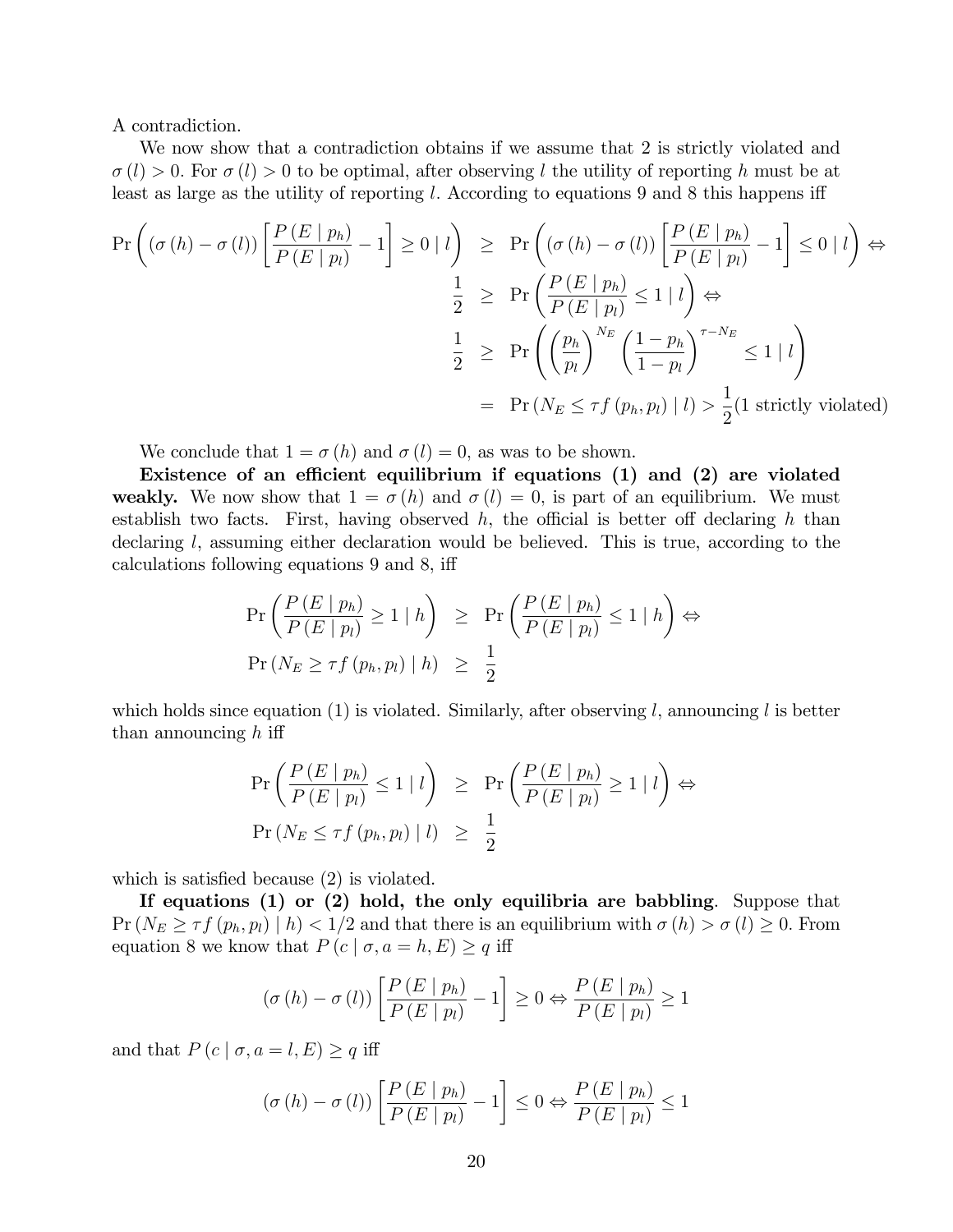If the proposed strategies are an equilibrium, then announcing h after observing h must be weakly better than announcing  $l$ , which happens iff

$$
\Pr\left(\frac{P(E \mid p_h)}{P(E \mid p_l)} \ge 1 \mid h\right) \ge \Pr\left(\frac{P(E \mid p_h)}{P(E \mid p_l)} \le 1 \mid h\right)
$$
\n
$$
= 1 - \Pr\left(\frac{P(E \mid p_h)}{P(E \mid p_l)} \ge 1 \mid h\right) \Leftrightarrow
$$
\n
$$
\Pr\left(\frac{P(E \mid p_h)}{P(E \mid p_l)} \ge 1 \mid h\right) \ge \frac{1}{2} \Leftrightarrow \Pr\left(N_E \ge \tau f(p_h, p_l) \mid h\right) \ge \frac{1}{2}
$$
\n(10)

but the opposite is true, so  $\sigma(h) > \sigma(l)$  cannot be an equilibrium.

Similarly, assume there is an equilibrium with  $\sigma(h) < \sigma(l)$ . In this case,  $1 - \sigma(h) >$  $1 - \sigma(l) \geq 0$ , which means that announcing l after observing h must be weakly better than announcing  $h$ , which happens iff

$$
\Pr\left((\sigma(h) - \sigma(l))\left[\frac{P(E \mid p_h)}{P(E \mid p_l)} - 1\right] \le 0 \mid h\right) \ge \Pr\left((\sigma(h) - \sigma(l))\left[\frac{P(E \mid p_h)}{P(E \mid p_l)} - 1\right] \ge 0 \mid h\right) \Leftrightarrow
$$
\n
$$
\Pr\left(\frac{P(E \mid p_h)}{P(E \mid p_l)} \ge 1 \mid h\right) \ge \Pr\left(\frac{P(E \mid p_h)}{P(E \mid p_l)} \le 1 \mid h\right) \Leftrightarrow
$$
\n
$$
\Pr\left(N_E \ge \tau f(p_h, p_l) \mid h\right) = \Pr\left(\frac{P(E \mid p_h)}{P(E \mid p_l)} \ge 1 \mid h\right) \ge \frac{1}{2}
$$

which does not hold. The only alternative is  $\sigma(h) = \sigma(l)$ .

**Proof of Proposition 6.** Suppose there is a non babbling equilibrium, and assume without loss of generality that  $\sigma(h) > \sigma(h)$ . From the proof of Proposition 5, the part that shows that if equations  $(1)$  or  $(2)$  hold the only equilibria are babbling, we know that it must be the case that (see equation 10)

$$
\Pr\left(\frac{P(E \mid p_h)}{P(E \mid p_l)} \ge 1 \mid h\right) \ge \Pr\left(\frac{P(E \mid p_h)}{P(E \mid p_l)} \le 1 \mid h\right) \Rightarrow
$$
\n
$$
\Pr\left(\frac{P(E \mid p_h)}{P(E \mid p_l)} \ge 1 \mid h\right) \ge \Pr(E : N_E = 0 \mid h) \Leftrightarrow
$$
\n
$$
\Pr\left(N_E \ge \tau f \mid h\right) \ge \Pr(E : N_E = 0 \mid h)
$$
\n(11)

Notice that for  $p_h > p_l$  sufficiently close to 0

$$
Pr(N_E = 0 | p_h) = (1 - p_h)^{\tau} \text{ and } Pr(N_E = 0 | p_l) = (1 - p_l)^{\tau}
$$

are close to 1, and since  $\tau f(p_h, p_l) > 0$ ,  $Pr(N_E \geq \tau f | p_h)$  and  $Pr(N_E \geq \tau f | p_l)$  become arbitrarily close to 0. Then, given  $Pr(N_E \geq \tau f \mid h) = Pr(p_h \mid h) Pr(N_E \geq \tau f \mid p_h) + Pr(p_l \mid h) Pr(N_E \geq \tau f \mid p_l)$  $0 \text{ \ and \ } \Pr \left( E : N_E = 0 \mid h \right) \, = \, \Pr \left( p_h \mid h \right) \Pr \left( N_E = 0 \mid p_h \right) \, + \, \Pr \left( p_l \mid h \right) \Pr \left( N_E = 0 \mid p_l \right) \, \simeq \, 1,$ equation 11 becomes

$$
0 \simeq \Pr\left(N_E \geq \tau f \mid h\right) \geq \Pr\left(E : N_E = 0 \mid h\right) \simeq 1,
$$

a contradiction: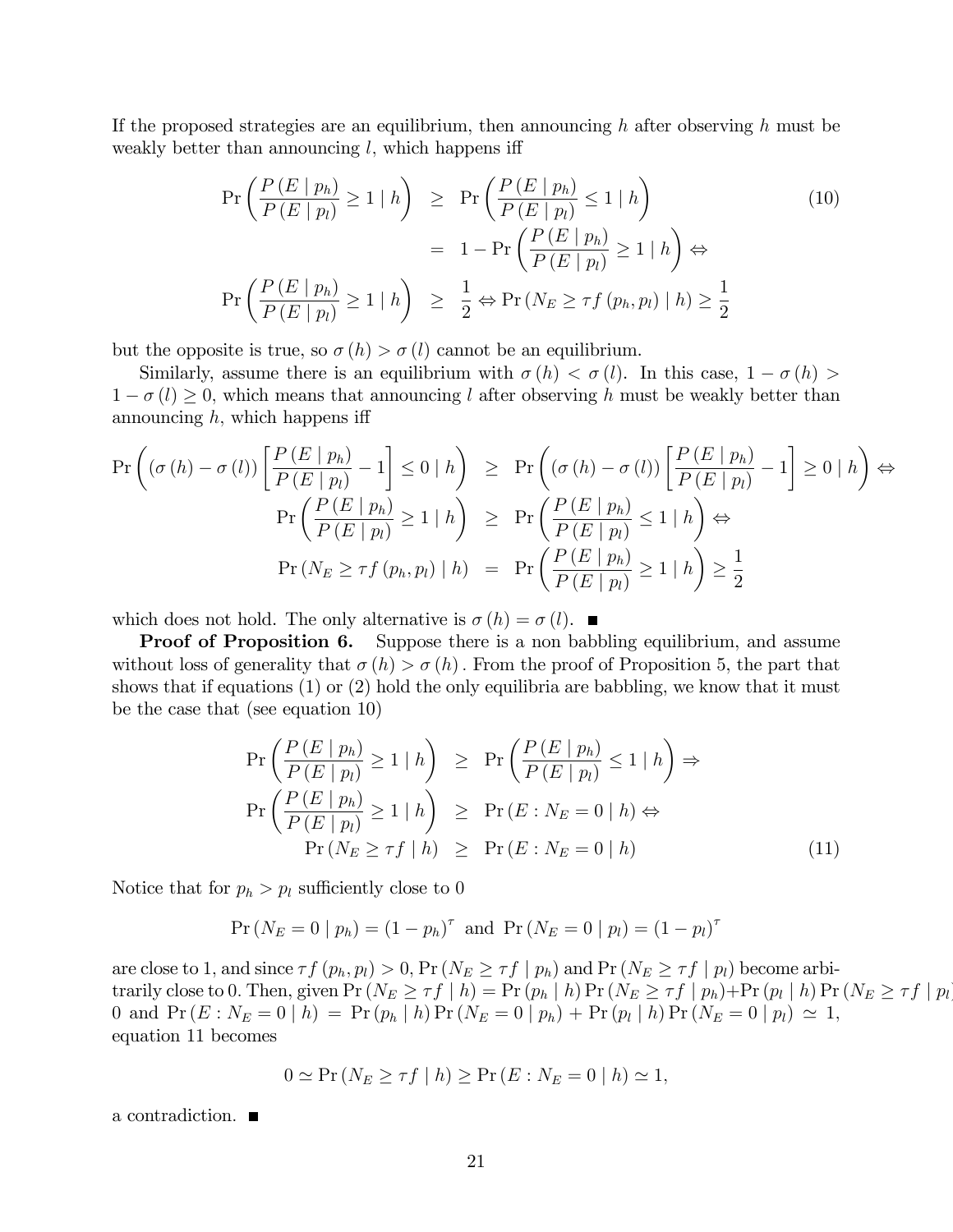**Proof of Proposition 7.** Assume first that there is a  $\bar{\tau}$  such that for all  $\tau > \bar{\tau}$ , an efficient equilibrium exists. Assume that contrary to what we want to prove Pr  $(p_i = p_h \mid h)$  <  $1/2$  (the case of Pr  $(p_i = p_h \mid l) < 1/2$  is treated similarly). We will now show that condition 1 of Propostion 5 is satisfied (for large enough  $\tau$ ) so that no efficient equilibria exist. Rewrite condition 1 as

$$
\Pr(p_i = p_h | h) \Pr\left(\frac{N_E}{\tau} \ge f | p_h\right) + [1 - \Pr(p_i = p_h | h)] \Pr\left(\frac{N_E}{\tau} \ge f | p_l\right) < \frac{1}{2} \Leftrightarrow
$$
\n
$$
\Pr\left(\frac{N_E}{\tau} \ge f | p_l\right) + \Pr(p_i = p_h | h) \left[\Pr\left(\frac{N_E}{\tau} \ge f | p_h\right) - \Pr\left(\frac{N_E}{\tau} \ge f | p_l\right)\right] < \frac{1}{2}. \tag{12}
$$

By the Law of Large numbers, and  $p_h > f > p_l$ , one can pick a large  $\tau > \overline{\tau}$  and make  $Pr(N_E \geq \tau f | p_i)$  arbitrarily close to 0 and  $Pr(N_E \geq \tau f | p_i)$  arbitrarily close to 1, so that the left hand side in equation 12 is arbitrarily close to Pr  $(p_i = p_h | h)$ . Since Pr  $(p_i = p_h | h)$  $1/2$ , equation 1 of Proposition 5 is satisfied and for such a  $\tau$ , no efficient equilibrium exists.

Assume now that  $Pr (p_i = p_h | h) > 1/2 > Pr (p_i = p_h | l)$  to show that all non-babbling equilibria are efficient. Again, by the Law of Large numbers, since  $p_h > f$  for large enough  $\tau$  Pr  $(N_E \geq \tau f(p_h, p_l) | p_h) \simeq 1$  and Pr  $(N_E \geq \tau f(p_h, p_l) | p_l) \simeq 0$ , so that condition 1 of Proposition 5 is violated strictly. A similar argument applies to condition 2, using  $f > p_l$ .

**Proof of Proposition 8.** As Q increases from  $Q'$  to  $Q$ , we see that since

$$
Pr (p_i = p_h | h) = \frac{Pr (h | p_h) Pr (p_h)}{Pr (h | p_h) Pr (p_h) + Pr (h | p_l) Pr (p_l)}
$$
\n
$$
= \frac{(Q + p(1 - Q)) p}{(Q + p(1 - Q)) p + p(1 - Q)(1 - p)} = Q + p(1 - Q) > p
$$
\n
$$
Pr (p_i = p_h | l) = p(1 - Q) < p
$$
\n(14)

 $Pr (p_i = p_h | h)$  increases and and  $Pr (p_i = p_h | l)$  decreases. If an efficient equilibrium exists for  $Q'$ , this means that both  $Pr(N_E \ge \tau f(p_h, p_l) | h) \ge 1/2$  and  $Pr(N_E \le \tau f(p_h, p_l) | l) \ge$  $1/2$ , in which case equations (1) and (2) tells us that inequalities are maintained for Q.  $\blacksquare$ 

**Proof of Proposition 9.** Suppose there is a non babbling equilibrium, and assume without loss of generality that  $\sigma(h) > \sigma(h)$ . As in the proof of Proposition 6, it must be the case that (see equation 11),

$$
\Pr\left(N_E \ge f \mid h\right) \ge \Pr\left(E : N_E = 0 \mid h\right)
$$

Notice that for  $1/2 > p_h > p_l$ 

$$
Pr(N_E = 0 | p_h) = 1 - p_h > 1/2 \text{ and } Pr(N_E = 0 | p_l) > 1/2
$$

and since  $f(p_h, p_l) > 0$ ,  $Pr(N_E \ge f | p_h) = Pr(N_E = 1 | p_h) = p_h < 1/2$  and  $Pr(N_E \ge f | p_l) =$  $p_l < 1/2$ . Then, given  $\Pr\left(N_E \geq f \mid h\right) = \Pr\left(p_h \mid h\right) p_h + \Pr\left(p_l \mid h\right) p_l < 1/2$  and  $\Pr\left(E: N_E = 0 \mid h\right) = 1/2$  $Pr(p_h | h) (1 - p_h) + Pr(p_l | h) Pr(1 - p_l) > 1/2$ , we get

$$
\frac{1}{2} > \Pr(N_E \ge f \mid h) \ge \Pr(E : N_E = 0 \mid h) > \frac{1}{2},
$$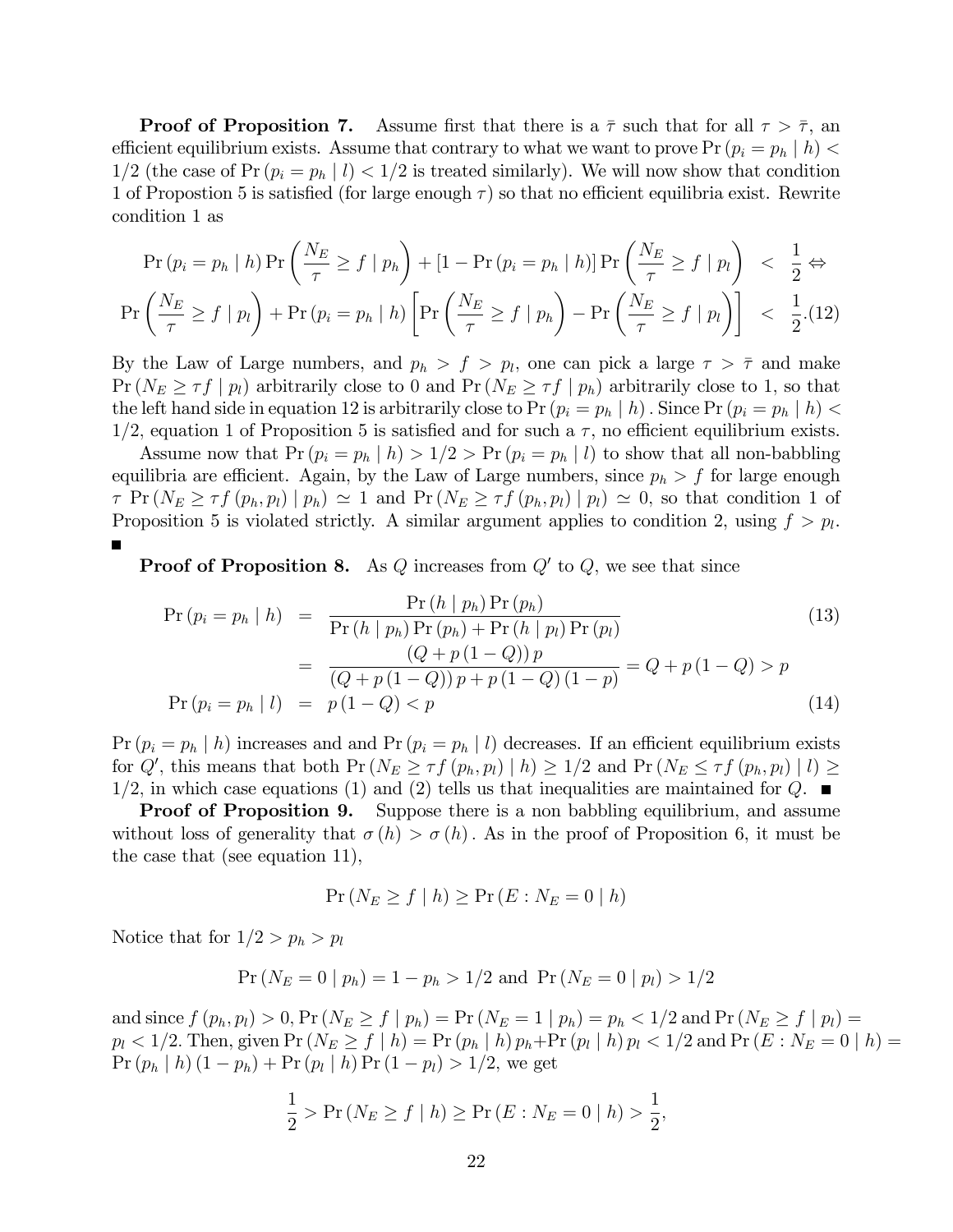a contradiction.  $\blacksquare$ 

**Proof of Proposition 10.** When the official observes  $h$ , from the proof of Proposition 5 we know that he will declare  $h$  iff

$$
\Pr\left(\frac{P(E | p_h)}{P(E | p_l)} \ge 1 | h\right) \ge \Pr\left(\frac{P(E | p_h)}{P(E | p_l)} \le 1 | h\right) = 1 - \Pr\left(\frac{P(E | p_h)}{P(E | p_l)} \ge 1 | h\right) \Leftrightarrow
$$
\n
$$
\Pr\left(\frac{P(E | p_h)}{P(E | p_l)} \ge 1 | h\right) \ge \frac{1}{2} \Leftrightarrow \Pr\left(N_E \ge \tau f(p_h, p_l) | h\right) \ge \frac{1}{2}.
$$

But we know that for small  $p_h \Pr(N_E \geq \tau f(p_h, p_l) | h)$  is close to 0, violating condition 1. For  $\tau = 1$  and  $p_h < \frac{1}{2}$  $\frac{1}{2}$  equation 1 is violated, and by the proof of Propostion 5 we know that means that the official does not want to announce  $h$  when he is supposed to, because with probability larger than  $1/2$  he will not be reelected. Hence, he announces l, which gets him reelected with the complementary probability.

#### References

- [1] Burdett, K. and T. Vishwanath (1988): "Declining Reservation Wages," Review of Economic Studies, 55, 655-65.
- [2] Cornes, R, (1993) "Dyke Maintenance and Other Stories: Some neglected Types of Public Goods," Quarterly Journal of Economics, 108, 259-71.
- [3] Darley, J. and B. Latané (1968), "Bystander Intervention in Emergencies: diffusion of responsibility," Journal of Personality and Social Psychology, 8, 377-83.
- [4] Dasgupta, A., and Prat, A., (2004), "Asset Price Trading When Traders Care About Reputation, Mimeo
- [5] Davies, D.R., and Parasuraman, R., (1981), "The Psychology of Vigilance," Academic Press, London.
- [6] Dewatripont, M., I. Jewitt and J. Tirole, (1999), "The Economics of Career Concerns, Part I: Comparing Information Structures," Review of Economic Studies, vol. 66, issue 1, 183-98.
- [7] Diekmann, A., (1985), "Volunteer's Dilemma," Journal of Conflict Resolution,  $29$  (4), 605-10.
- [8] Dubra, J.,  $(2004)$  "Optimism and Overconfidence in Search," Review of Economic Dynamics, Volume **73**, Issue 1.
- [9] Feynman, R., (1988), "What Do You Care What Other People Think?" W.W. Norton and Company, New York.
- $[10]$  Gaube, Thomas,  $(2001)$ , "Group size and free riding when private and public goods are gross substitutes,î Economics Letters 70, 127-132.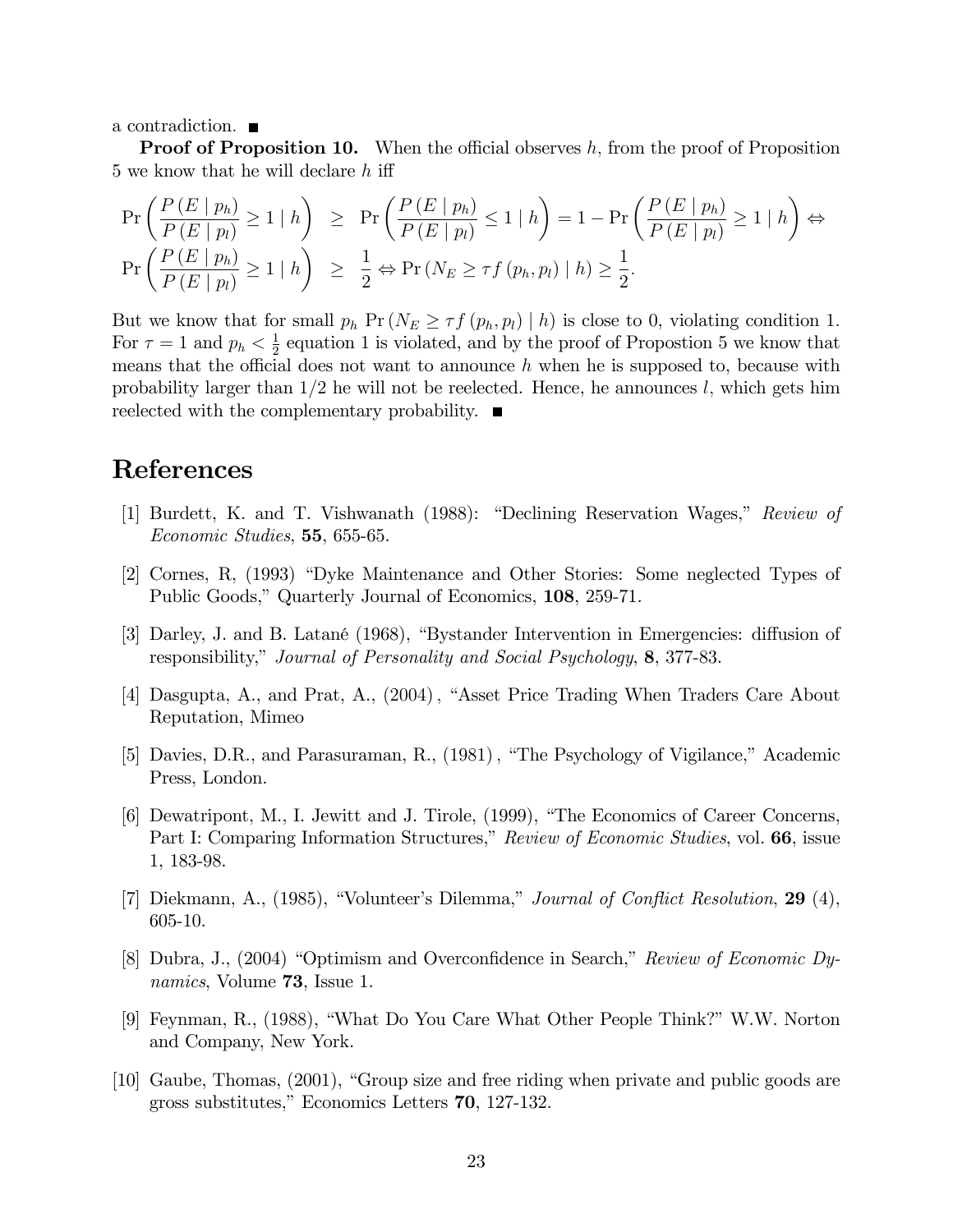- [11] Goeree, J. C. Holt and A. Moore,  $(2005)$ , "An Experimental Examination of the Volunteer's Dilemma," mimeo.
- [12] Gollier, Christian (2002), "Optimal Prevention of Unknown Risks: a Dynamic Approach with Learning," mimeo University of Toulouse.
- [13] Holmstrom, Bengt (1999), "Managerial Incentive Problems: A Dynamic Perspective," Review of Economic Studies, 66, 169-182.
- [14] Karau, S., and Williams, K. (1993), "Social Loafing: A Meta-Analytic Review and Theoretical Integration,î Journal of Personality and Social Psychology, Vol. 65, 681- 706.
- [15] Kemeny, John, Bruce Babbitt, Patrick E. Haggerty, Carolyn Lewis, Paul A. Marks, Cora B. Marrett, Lloyd McBride, Harry C. McPherson, Russell W. Peterson, Thomas H. Pigford, Theodore B. Taylor, Anne D. Trunk (1979), "Report of the President's Commission on the Accident at Three Mile Island.î Washington, D.C., Government Printing Office.
- [16] Lee, P.M. (1989), Bayesian Statistics: An Introduction, Ch. 3. New York: Oxford University Press.
- [17] Macdonald, , and Marx (2001), "Adverse Specialization," Journal of Political Economy,
- [18] Olson, Mankur, (1965), The Logic of Collective Action. Cambridge/Mass.: Harvard University Press.
- [19] Ottaviani, M., and Sorenson, P., (2006), "Professional Advice," Journal of Economic Theory, 126, 120-142.
- [20] Parasuraman, R., Molloy, R., and Singh, L. (1993), "Performance Consequences of Automation-Induced "Complacency, ""International Journal of Aviation Psychology, 3(1), 1-23.
- [21] Perrow, C. (1999), "Normal Accidents," Princeton University Press, Princeton, New Jersey.
- [22] Reason, J., (1990), Human Error, Cambridge University Press, Cambridge, United Kingdom
- [23] Rothschild, M. (1974): "Searching for the Lowest Price When the Distribution of Prices is Unknown," *Journal of Political Economy*, 82, No. 4.
- [24] Samuelson, W., (1984), Potential Entry and Welfare, Mimeo.
- [25] Scharfstein, David and Jeremy Stein (1990), "Herd Behavior and Investment," American Economic Review 80(3), 465-79.
- [26] Skitka, L., Mosier, K., and Burdick, M.,  $(1999)$  "Does Automation Bias Decision-Making?î International Journal of Human-Computers Studies, 51, 991-1006.